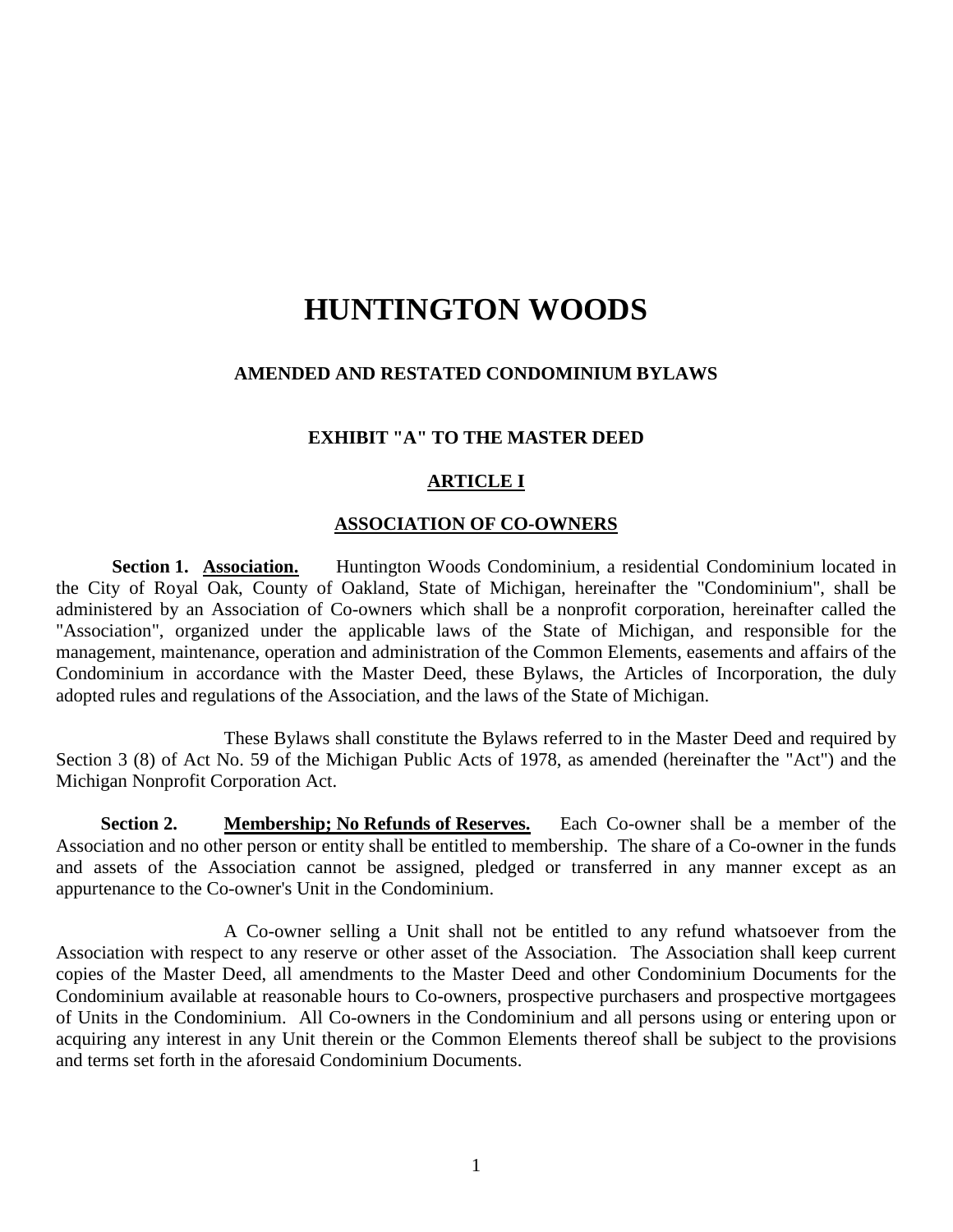### **ARTICLE II**

### **ASSESSMENTS**

All expenses arising from the management, administration and operation of the Association pursuant to the Condominium Documents and the Act shall be levied by the Association against the Units and the Coowners thereof in accordance with the following provisions:

**Section 1. Assessments for Common Elements.** All costs incurred by the Association in satisfaction of any liability arising within, caused by, or connected with the Common Elements or the administration of the Condominium shall constitute expenditures affecting the administration of the Condominium, and all sums received as the proceeds of, or pursuant to a policy of insurance securing the interest of the Co-owners against liabilities or losses arising within, caused by, or connected with the Common Elements or the administration of the Condominium shall constitute receipts affecting the administration of the Condominium, within the meaning of Section 54(4) of the Act.

**Section 2. Determination of Assessments.** Assessments shall be determined in accordance with the following provisions:

**(a) Budget; Additional Assessments.** The Board of Directors of the Association shall establish an annual budget in advance for each fiscal year and such budget shall project all expenses for the forthcoming year which may be required for the proper operation, management and maintenance of the Condominium, including a reasonable allowance for contingencies and reserves. Failure or delay of the Board of Directors to prepare or adopt a budget for any fiscal year shall not constitute a waiver or release in any manner of a Unit Co-owner's obligation to pay the allocable share of the common expenses as herein provided whenever the same shall be determined and, in the absence of any annual budget or adjusted budget each Unit Co-owner shall continue to pay each monthly installment at the monthly rate established for the previous fiscal year until notified of the monthly payment which is due not more than ten (10) days after such new annual or adjusted budget is adopted.

An adequate reserve fund for maintenance, repairs and replacement of those Common Elements that must be replaced on a periodic basis shall be established in the budget and must be funded by regular monthly payments as set forth in Section 3 below rather than by additional or lump sum assessments. At a minimum, the reserve fund shall be equal to ten (10%) percent of the Association's current annual budget on a non-cumulative basis. Since the minimum standard required by this Section may prove to be inadequate for this particular Condominium, the Association of Co-owners should carefully analyze the Condominium to determine if a greater amount should be set aside, or if additional reserve funds should be established for other purposes from time to time. The funds contained in such reserve fund shall be used only for major repairs and replacements of Common Elements.

Upon adoption of an annual budget by the Board of Directors, copies of said budget shall be delivered to each Co-owner and the assessment for said year shall be established based upon said budget, although the failure to deliver a copy of the budget to each Co-owner shall not affect the liability of any Co-owner for any existing or future assessments.

If the Board of Directors at any time determines, in its sole discretion that the assessments levied are or may prove to be insufficient:

**(1)** to pay the costs of operation, management, insurance, maintenance, repair and replacement of the Condominium;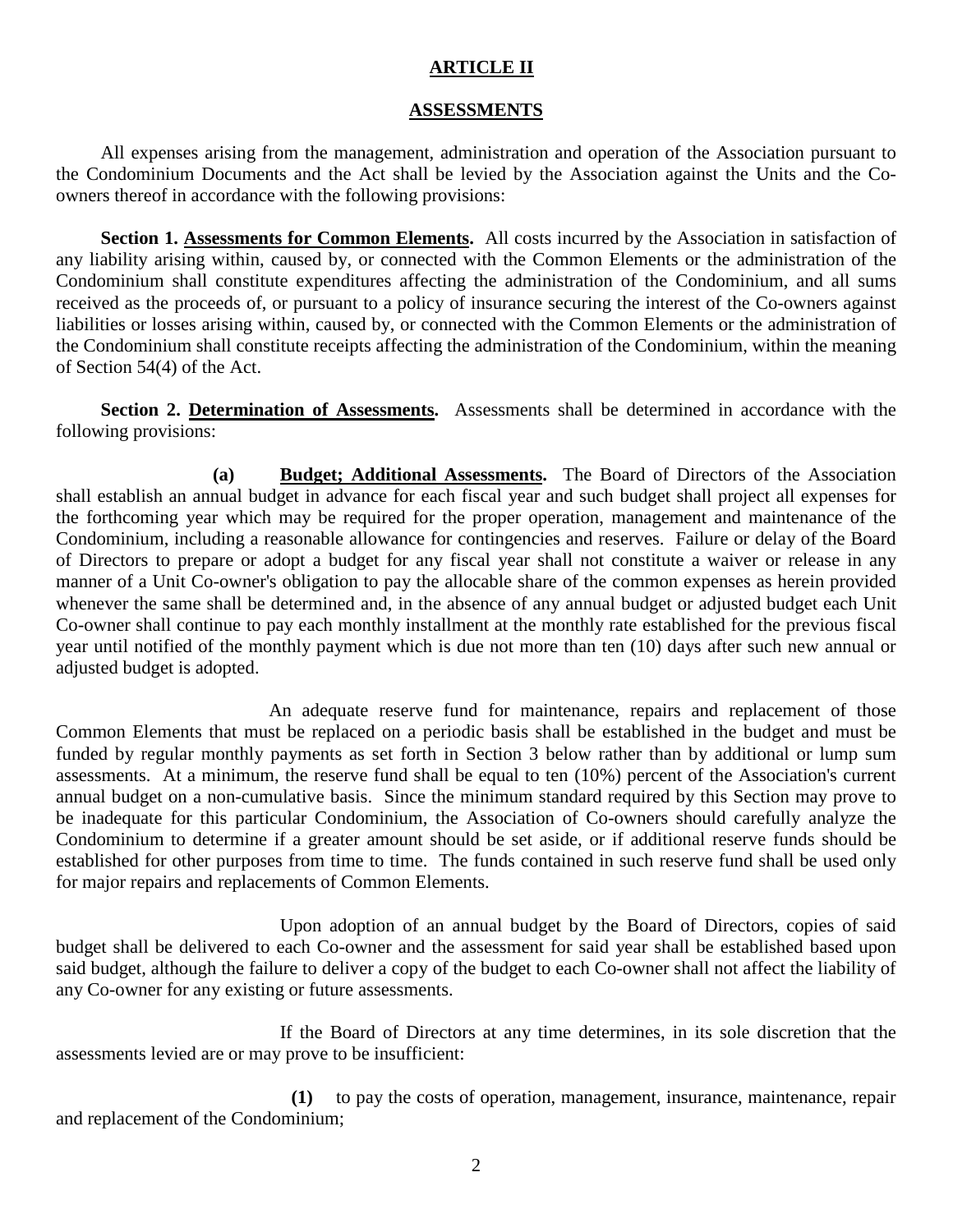**(2)** to provide replacements of existing Common Elements;

**(3)** to provide additions to the Common Elements not exceeding One Thousand Dollars (\$1,000.00), in the aggregate, annually, or

**(4)** in the event of emergencies,

the Board of Directors shall have the authority to increase the general assessment or to levy such additional or special assessment or assessments without Co-owner approval as it shall deem to be necessary.

The Board of Directors shall also have the authority, without Co-owner consent, to levy assessments pursuant to the provisions of Article V, Section 5 hereof. The authority to levy assessments pursuant to this subsection is solely for the benefit of the Association and the members thereof and shall not be enforceable by any creditors of the Association or the members thereof except in the event that the Association may voluntarily and conditionally assign the right to levy assessments to any lender in connection with any voluntary loan transaction entered into by the Association.

**(b) Special Assessments.** Special assessments, other than additional assessments referenced in subsection (a) of this Section 3, may be made by the Board of Directors from time to time and approved by the Co-owners as hereinafter provided to meet other needs or requirements of the Association, including, but not limited to:

**(1)** assessments for additions to (and not repair or replacement of) the Common Elements of an aggregate cost exceeding One Thousand Dollars (\$1,000.00), per year;

**(2)** assessments to purchase a Unit upon foreclosure of the lien for assessments described in Section 5 hereof;

described.

**(3)** assessments for any other appropriate purpose not elsewhere herein

Special assessments referred to in this subsection (but not including those assessments referred to in subsection 2(a) above which may be levied in the sole discretion of the Board of Directors) shall not be levied without the prior approval of more than sixty (60%) percent of all Co-owners in number and in value. The authority to levy assessments pursuant to this subsection is solely for the benefit of the Association and the members thereof and shall not be enforceable by any creditors of the Association or the members thereof except in the event that the Association may voluntarily and conditionally assign the right to levy assessments to any lender in connection with any voluntary loan transaction entered into by the Association.

Section 3. **Apportionment of Assessments; Default in Payment.** Unless otherwise provided herein, all assessments levied against the Co-owners to cover expenses of administration shall be apportioned among and paid by the Co-owners in accordance with the percentage of value allocated to each Unit in the Master Deed, without increase or decrease for the existence of any rights to the use of Limited Common Elements appurtenant to a Unit.

Annual assessments as determined in accordance with Article II, Section 2 (a) above (but not additional or special assessments which shall be payable as the Board of Directors elects) shall be payable by the Co-owners in twelve (12) equal monthly installments, commencing with acceptance of a Deed to, or a land contract purchaser's interest in, a Unit, or with the acquisition of fee simple title to a Unit by any other means. Monthly installments of the annual assessment are due on the first day of each month. The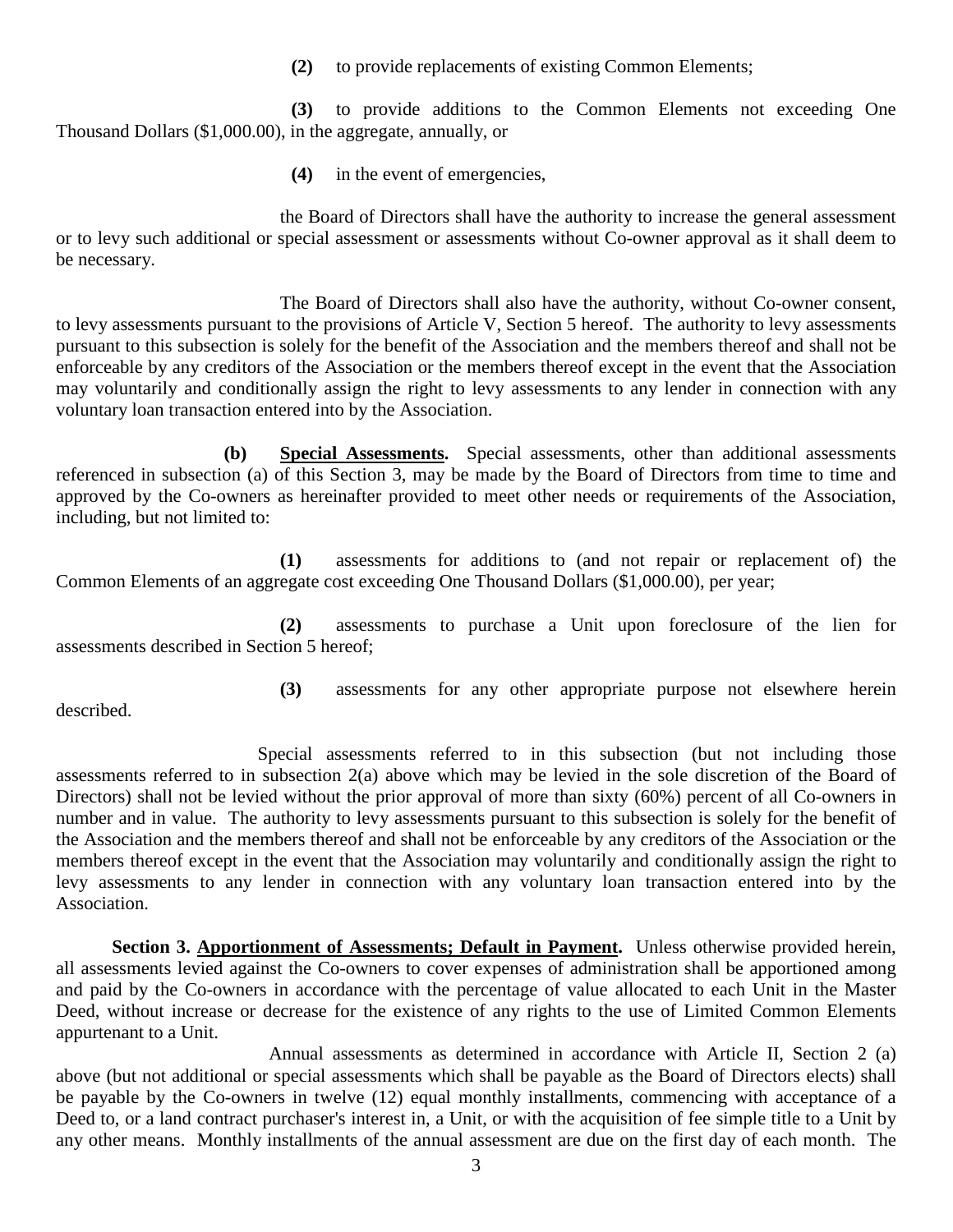payment of an assessment shall be in default if such assessment, or any part thereof, is not paid to the Association in full on or before the due date for such payment. A late charge shall be assessed for any assessment in default paid more than ten (10) days after its due date. The late charge shall be in the amount of Twenty-five Dollars (\$25.00) or such other amount as may be determined by the Board of Directors from time to time. In the event the board establishes a new late charge amount, it shall give written notice to all members thirty (30) days before the new late charge rate shall become applicable. Such late charge shall not be deemed to be a penalty or interest upon the funds due to the Association but is intended to constitute a reasonable estimate of the administrative costs and other damages incurred by the Association in connection with the late payment of assessments. Assessments in default shall bear interest at the rate of seven (7%) percent per annum or such higher rate as may be allowed by law until paid in full. All payments shall be applied first against late charges, attorney fees, interest and costs and thereafter against assessments in order of oldest delinquency.

Each Co-owner (whether one or more persons) shall be and remain personally liable for the payment of all assessments (including late charges and costs of collection and enforcement of payment) pertinent to the Co-owner's Unit which may be levied while such Co-owner is the owner thereof. In addition to a Co-owner who is also a land contract seller, the land contract purchaser shall be personally liable for the payment of all assessments (including late charges and costs of collection and enforcement of payment) pertinent to the subject Condominium Unit which are levied up to and including the date upon which the land contract seller actually takes possession of the Unit following extinguishment of all rights of the land contract purchaser in the Unit.

**Section 4. Waiver of Use or Abandonment of Unit; Uncompleted Repair Work.** No Co-owner may exempt himself or herself from liability for contribution toward the expenses of administration by waiver of the use or enjoyment of any of the Common Elements, or by the abandonment of the Co-owner's Unit, or because of uncompleted repair work, or the failure of the Association to provide service.

**Section 5. Enforcement.** The Association may enforce collection of delinquent assessments by a suit at law for a money judgment or by foreclosure of the statutory lien that secures payment of assessments, or both in accordance with the Act. Pursuant to Section 139 of the Act, no Co-owner may assert in an answer or set-off to a complaint brought by the Association for nonpayment of assessments the fact that the Association or its agents have not provided services or management to the Co-owner.

Each Co-owner, and every other person who from time to time has any interest in the Condominium, shall be deemed to have granted to the Association the unqualified right to elect to foreclose such lien either by judicial action or by advertisement. The provisions of Michigan law pertaining to foreclosure of mortgages by judicial action and by advertisement, as the same may be amended from time to time, are incorporated herein by reference for the purpose of establishing the alternative procedures to be followed in lien foreclosure actions and the rights and obligations of the parties to such actions. Further, each Co-owner and every other person who from time to time has any interest in the Condominium, shall be deemed to have authorized and empowered the Association to sell or to cause the Unit to be sold with respect to which the assessment(s), is or are delinquent and to receive, hold and distribute the proceeds of such sale in accordance with the priorities established by applicable law. Each Co-owner of a Unit in the Condominium acknowledges that at the time of acquiring title to such Unit, the Co-owner was notified of the provisions of this Section and that the Co-owner voluntarily, intelligently and knowingly waived notice of any proceedings brought by the Association to foreclose by advertisement the lien for nonpayment of assessments and a hearing on the same prior to the sale of the subject Unit. The Association, acting on behalf of all Co-owners, may bid in at the foreclosure sale, and acquire, hold, lease, mortgage or convey the Condominium Unit.

Notwithstanding the foregoing, a judicial foreclosure action shall not be commenced, nor shall any notice of foreclosure by advertisement be published, until the expiration of ten (10) days after mailing, by first class mail, postage prepaid, addressed to the delinquent Co-owner(s) at his/her or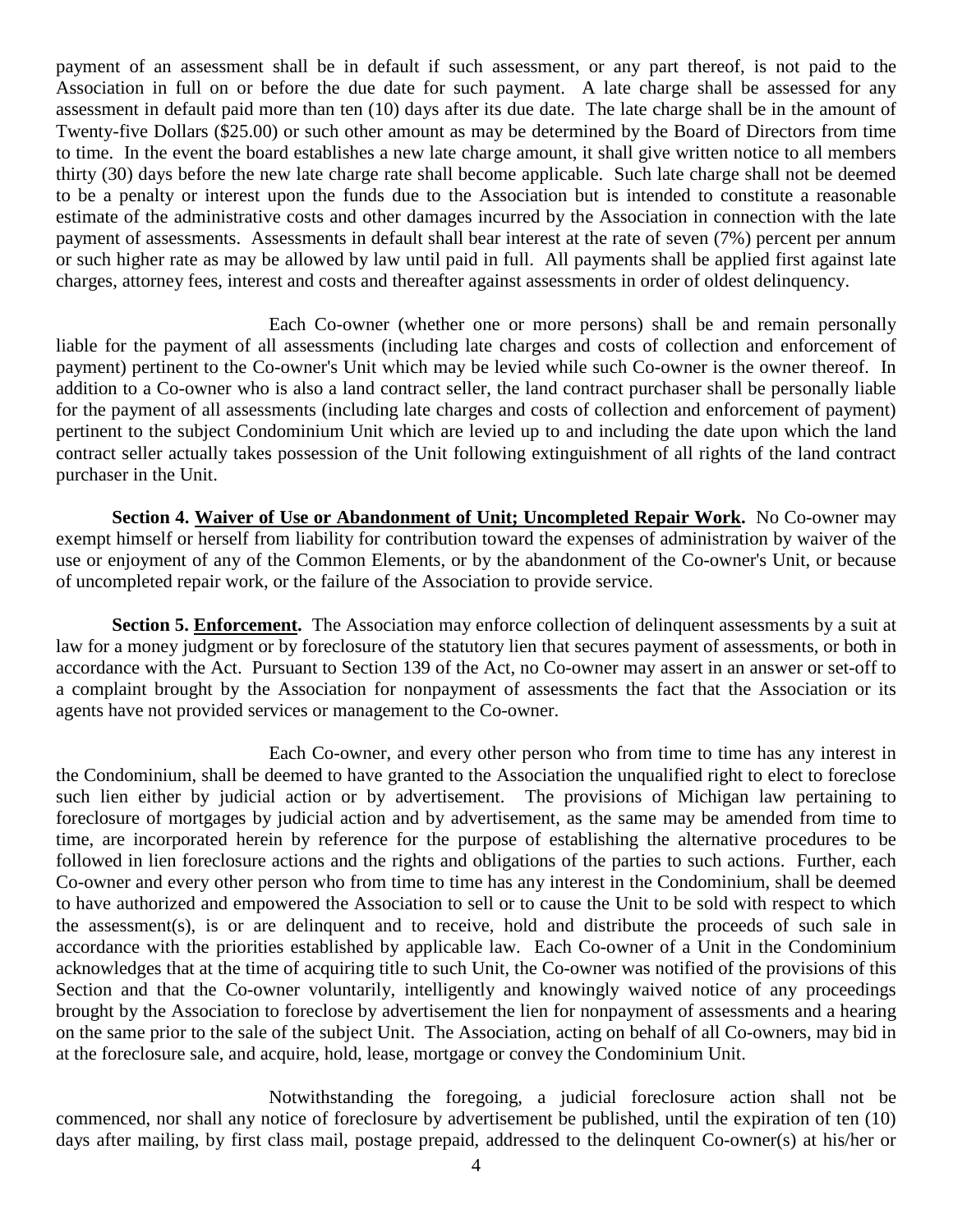their last known address of a written notice that one or more installments of the annual assessment and/or a portion or all of an additional and/or a special assessment levied against the pertinent Unit is or are delinquent and that the Association may invoke any of its remedies hereunder if the default is not cured within ten (10) days after the date of mailing. Such written notice shall be accompanied by or in the form of a written Affidavit of an authorized representative of the Association that sets forth (i) the Affiant's capacity to make the Affidavit, (ii) the statutory and other authority for the lien, (iii) the amount outstanding (exclusive of interest, costs, attorney fees and future assessments), (iv) the legal description of the subject Unit(s), and (v) the name(s) of the Co-owner(s) of record. The Affidavit may contain other information that the Association of Co-owners considers appropriate as per the Michigan Condominium Act including but not limited to the amount of any unpaid interest, costs, attorney fees, future assessments, court costs and/or unpaid monetary fines. Such Affidavit shall be recorded in the office of the Oakland County Register of Deeds prior to commencement of any foreclosure proceeding, but it need not have been recorded as of the date of mailing to the Co-owner. If the delinquency is not cured within the ten (10) day period, the Association may take such remedial action as may be available to it hereunder or under Michigan law. In the event the Association elects to foreclose the lien by advertisement, the Association shall so notify the Co-owner and shall inform the Co-owner that he/she may request a judicial hearing by bringing suit against the Association.

The expenses incurred in collecting unpaid assessments, including interest, costs, actual attorney's fees (not limited to statutory fees), late charges, unpaid monetary fines and advances for taxes or other liens paid by the Association to protect its lien, shall be chargeable to the Co-owner in default including late charges and unpaid monetary fines, if any, and shall be secured by the lien on the Co-owner's Unit. In the event of default by any Co-owner in the payment of any installment of the annual assessment levied against the Co-owner's Unit, and/or in the event of default by any Co-owner in the payment of any installment and/or portion of any additional or special assessment levied against the Co-owner's Unit, or any other obligation of a Co-owner which, according to these Bylaws, may be assessed to and collected from the responsible Co-owner in the manner provided in Article II hereof, the Association shall have the right to declare all unpaid installments of the annual assessment for the applicable fiscal year (and for any future fiscal year in which said delinquency continues) and/or all unpaid portions or installments of the additional or special assessment, if applicable, immediately due and payable. The Association also may discontinue the furnishing of any utility or other services to a Co-owner in default upon seven (7) days written notice to such Co-owner of its intention to do so. A Co-owner in default shall not be entitled to utilize any of the General Common Elements of the Condominium, shall not be entitled to vote at any meeting of the Association, and shall not be entitled to run for election as a director or be appointed an officer of the Association so long as such default continues; provided, however, this provision shall not operate to deprive any Co-owner of ingress or egress to and from the Coowner's Unit. In a judicial foreclosure action, a receiver may be appointed to collect a reasonable rental for the Unit from the Co-owner thereof or any person claiming under such Co-owner as provided by the Act.

**Section 6. Liability of Mortgagee.** Notwithstanding any other provisions of the Condominium Documents, the holder of any first mortgage covering any Unit in the Condominium which acquires title to the Unit pursuant to the remedies provided in the mortgage and any purchaser at a foreclosure sale in regard to said first mortgage, shall take the property free of any claims for unpaid assessments or charges against the mortgaged Unit which accrue prior to the acquisition of title by such holder, purchaser or assignee (except for claims for a pro rata share of such assessments or charges resulting from a pro rata reallocation of such assessments or charges to all Units including the mortgaged Unit). If title is acquired via deed in lieu of foreclosure, the grantee under such deed shall be fully liable to the Association for all amounts owed on the unit.

**Section 7. Property Taxes and Special Assessments.** All property taxes and special assessments levied by any public taxing authority shall be assessed in accordance with Section 131 of the Act.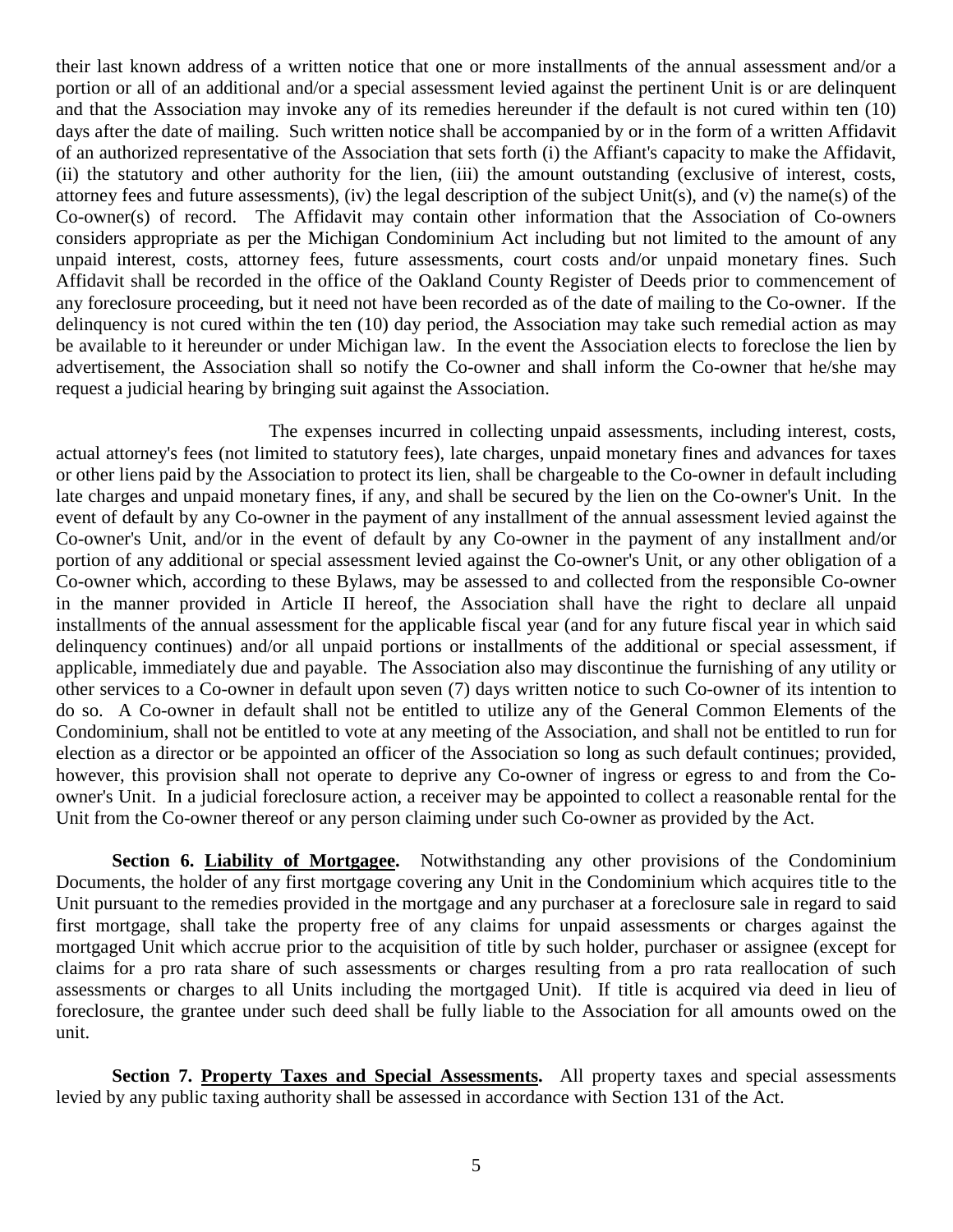**Section 8. Personal Property Tax Assessment of Association Property.** The Association shall be assessed as the person or entity in possession of any tangible personal property of the Condominium owned or possessed in common by the Co-owners, and personal property taxes based thereon shall be treated as expenses of administration.

**Section 9. Construction Lien.** A construction lien (mechanic's lien) otherwise arising under Act No. 497 of the Michigan Public Acts of 1980, as amended, shall be subject to the limitations set forth in Section 132 of the Act, including the following:

**(a)** A construction lien (mechanic's lien) for work performed upon a Condominium Unit or upon a Limited Common Element may attach only to the Condominium Unit upon which the work was performed.

**(b)** A construction lien (mechanic's lien)for work authorized by the Association of Co-owners may attach to each Condominium Unit only to the proportionate extent that the Co-owner of the Condominium Unit is required to contribute to the expenses of administration as provided by the Condominium Documents.

**(c)** A construction lien (mechanic's lien) may not arise or attach to a Condominium Unit for work performed on the Common Elements not contracted by the Association of Co-owners.

**Section 10. Statement as to Unpaid Assessments.** Pursuant to the provisions of the Act, the purchaser of any Unit may request a statement from the Association as to the outstanding amount of any unpaid Association assessments, interest, late charges, fines, costs and attorney fees thereon and related collection costs. Upon written request to the Association, accompanied by a copy of the executed purchase agreement pursuant to which the purchaser holds the right to acquire the Unit, the Association shall provide a written statement of such unpaid assessments and related collection costs as may exist or a statement that none exist, which statement shall be binding upon the Association for the period stated therein. Upon the payment of that sum within the period stated, the Association's lien for assessments as to such Unit shall be deemed satisfied; provided, however, that the failure of a purchaser to request such statement at least five (5) days prior to the closing of the purchase of such Unit shall render any unpaid assessments together with interest, costs, and attorneys' fees incurred in the collection thereof, and the lien securing same fully enforceable against such purchaser and the Unit itself, to the extent provided by the Act. Under the Act, unpaid assessments constitute a lien upon the Unit and the proceeds of sale thereof prior to all claims except tax liens on the Condominium Unit in favor of any state or federal taxing authority and first mortgages of record. The Association may charge such reasonable amounts for preparation of such a statement as it may from time to time determine.

### **ARTICLE III**

### **ARBITRATION**

Section 1. Scope and Election. Disputes, claims or grievances arising out of or relating to the interpretation or the application of the Condominium Documents, or any disputes, claims or grievances arising among or between Co-owners, or between a Co-owner or Co-owners and the Association shall, upon the election and written consent of both of the parties to any such disputes, claims or grievances, and written notice to the Association, if applicable, be submitted to arbitration and the parties thereto shall accept the arbitrators' decision as final and binding; provided that no question affecting the claim of title of any person to any fee or life estate in real estate is involved. The Commercial Arbitration Rules of the American Arbitration Association as amended and in effect from time to time hereafter shall be applicable to any such arbitration. Any agreement to arbitrate pursuant to the provisions of this Article III, Section 1 shall include an agreement between the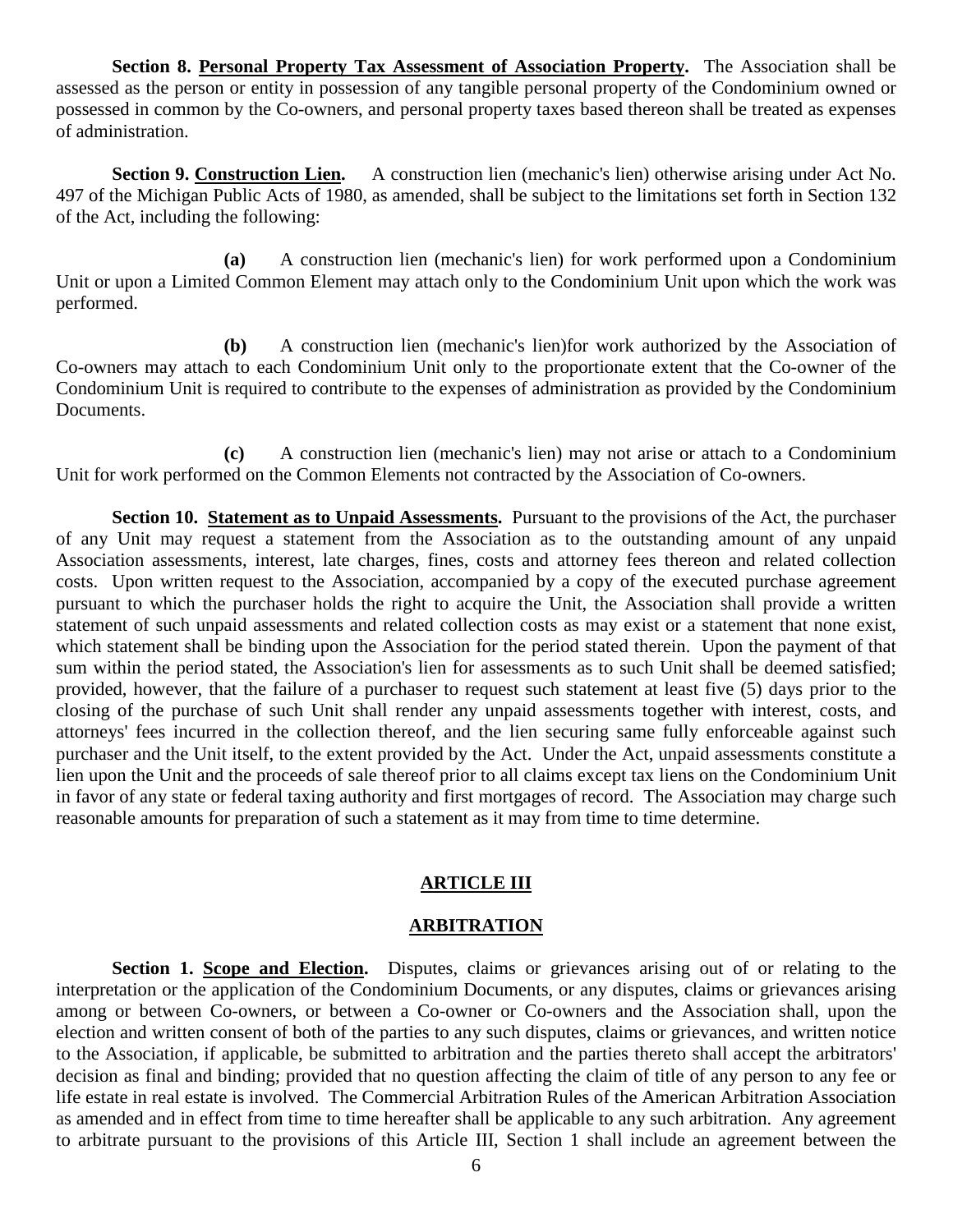parties that the judgment of any Circuit Court of the State of Michigan may be rendered upon any award rendered pursuant to such arbitration.

Section 2. **Judicial Relief.** In the absence of the election and written consent of the parties pursuant to Section I above, no Co-owner or the Association shall be precluded from petitioning the Courts to resolve any such disputes, claims or grievances.

**Section 3. Election of Remedies.** Election by the parties to submit such disputes, claims or grievances to arbitration shall preclude them from litigating such disputes, claims or grievances in the Courts.

# **ARTICLE IV**

### **INSURANCE**

**Section 1. Basic Insurance Responsibility of the Association.** The Association shall carry property insurance, general liability insurance, directors and officers liability insurance, workers compensation and employers liability insurance, if applicable, and such other insurance as the Board may determine to be appropriate with respect to the ownership, use and maintenance of the General and Limited Common Elements of the Condominium and the administration of Condominium affairs. Such insurance shall be carried and administered in accordance with the following provisions:

 **Section 2. Insurance Responsibilities of the Co-owners.** It shall be each Co-owner's responsibility to determine by personal investigation the nature and extent of insurance coverage needed to protect his/her Unit, his/her personal property located within his/her Unit or elsewhere in the Condominium and for his/her personal liability for occurrences within his/her Unit or upon the Limited Common Elements appurtenant to his/her Unit and also for additional living expenses. Each Co-owner may obtain insurance coverage at his/her own expense upon the building items within his/her Condominium Unit which were furnished with the Unit by the Developer however it will be considered to be excess insurance since the Association's property insurance will be primary coverage as described below. Each Co-owner shall be solely responsible to insure all betterments, improvements, and additions to their Unit and its appurtenant Limited Common Elements. Each Co-owner and the Association hereby waive their own and their insurers' rights of subrogation and recovery as to any claims against any Co-owner and the Association.

 **Section 3. Specific Insurance Responsibilities of the Association.** The Association shall purchase insurance for the benefit of the Association, the Co-owners and their mortgagees, as their interests may appear, and provision shall be made for the issuance of Certificates of Insurance with mortgagee endorsements to the mortgagees of the Co-owners.

**(a) Property Coverage.** All Common Elements of the Condominium shall be insured under a Special Form property damage insurance policy or policies covering immediate and direct loss or damage to covered property unless the loss is excluded under Section III B EXCLUSIONS of the policy; vandalism, malicious mischief and any other cause of loss deemed advisable by the Board of Directors of the Association, in an amount equal to the maximum insurable replacement value, including code reconstruction, if applicable, as determined annually by the Board of Directors of the Association in consultation with the Association's insurance carrier and/or its representatives in light of commonly employed methods for the reasonable determination of replacement costs. Such coverage shall include interior walls within any Unit and the pipes, wires, conduits and ducts contained therein and shall further include all building items including fixtures, equipment and trim within a Unit which were furnished with the Unit by the Developer. The property insurance coverage shall be written on a Blanket Amount basis including an Agreed Value clause for the entire Condominium with appropriate provisions in order that no coinsurance provisions shall be invoked by the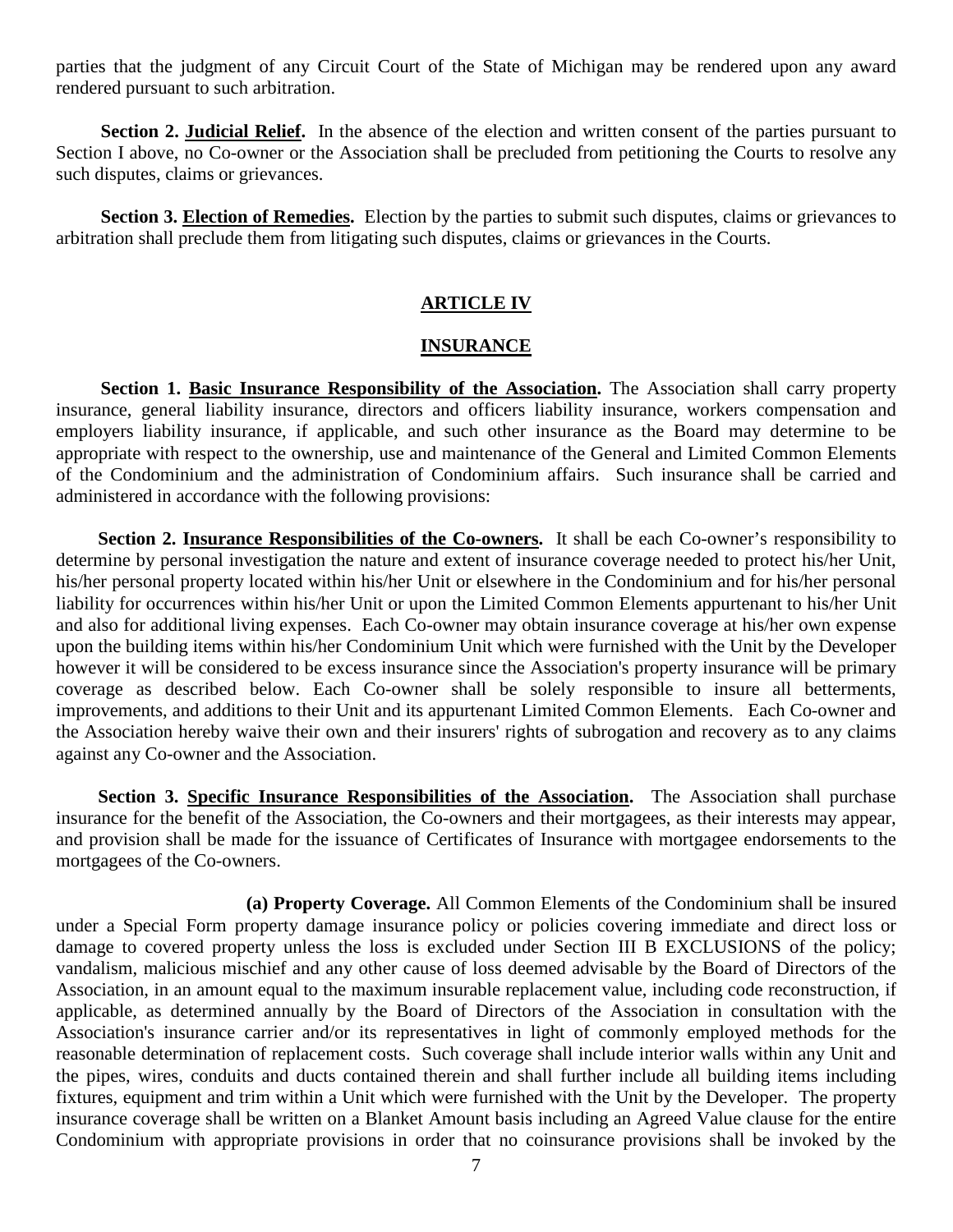insurance carrier in a manner that will cause loss payments to be reduced below the actual amount of any loss (except in the unlikely event of total project destruction and the insurance proceeds failed, for some reason, to be equal to the total cost of replacement). All information in the Association's records regarding insurance coverage shall be made available to all Co-owners upon request and reasonable notice during normal business hours so that the Co-owners shall be enabled to judge the adequacy of such coverage. Upon re-evaluation and effectuation of coverage, the Association shall notify all the Co-owners of the nature and extent of all changes in coverages.

**(b) General Liability Insurance.** General liability insurance shall be carried in such limits as the Board of Directors may from time to time determine to be appropriate. The general liability insurance shall cover: (1) the Association; (2) each Co-owner of the Condominium but only with respect to his/her liability arising out of the ownership, maintenance or repair of that portion of the premises which is their duty as such; and (3) any person or organization while acting as a managing agent for the Association. The liability insurance carried by the Association shall, where appropriate, contain cross-liability endorsements to cover liability of the Co-owners as a group to another Co-owner.

**(c) Directors and Officers Liability Insurance.** Directors and officers liability insurance shall be carried in such limits as the Board of Directors may from time to time determine to be appropriate. The liability insurance shall cover any persons who now are, or shall become duly elected or appointed directors or officers of the Association. The policy may also have to be endorsed to include "prior acts" coverage for persons who had been duly elected or appointed directors or officers of the Association if it is determined that previous expiring policies do not cover claims for wrongful acts reported after the expiration or termination date of those expiring policies.

 **Section 4**. **Premium Expense.** All premiums upon insurance purchased by the Association pursuant to these Bylaws shall be expenses of the Association.

 **Section 5. Proceeds of Insurance Policies.** Proceeds of all insurance policies owned by the Association shall be received by the Association, held in a separate account, and distributed to the Association, the Coowners and their mortgagees as their interests may appear; provided, however, whenever Article V of these Bylaws requires the repair or reconstruction of the Condominium, any insurance proceeds received by the Association as a result of any loss requiring repair or reconstruction shall be applied for such purpose. Property insurance proceeds shall never be used for any purpose other than for repair, replacement or reconstruction of the condominium project unless all of the holders of mortgages on Units, and all Co-owners, in the Condominium have given their prior written approval.

**Section 6. Authority of Association to Settle Insurance Claims.** Each Co-owner by ownership, of a Unit in the Condominium, shall be deemed to appoint the Association as the true and lawful attorney-in-fact to act in connection with all matters concerning insurance pertinent to the Condominium, the Unit and the Common Elements appurtenant thereto. Without limitation on the generality of the foregoing, the Association as said attorney shall have full power and authority to purchase and maintain such insurance, distribute the proceeds to the Association, the Co-owners and respective mortgagees, as their interests may appear (subject always to the Condominium Documents), to execute releases of liability and to execute all documents and to do all things on behalf of such Co-owners and the Condominium as shall be necessary or convenient to accomplish the foregoing.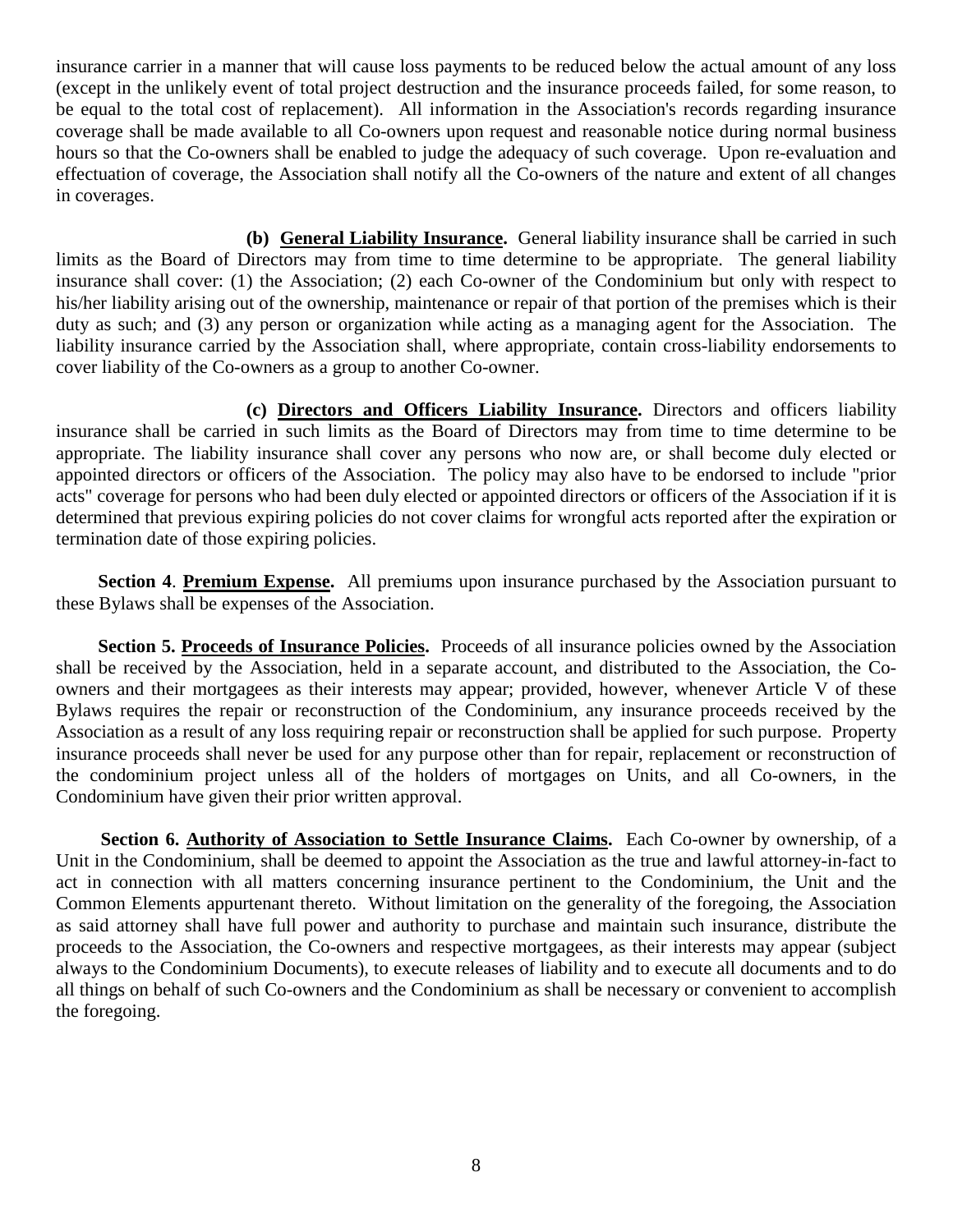# **ARTICLE V**

# **RECONSTRUCTION OR REPAIR**

**Section 1. Responsibility for Reconstruction or Repair.** In the event any part of the Condominium property shall be damaged, the determination of whether or not it shall be reconstructed or repaired shall be made in the following manner:

> **(a) One or More Units Tenantable.** If any part of the Condominium Premises is damaged or deteriorated, the damaged or deteriorated property shall be rebuilt or repaired un less not less than 67% of the co-owners and 51% of the holders of first mortgages determine that the Condominium shall be terminated.

> **(b) No Unit Tenantable.** In the event the Condominium is so damaged that no Unit is tenantable, the damaged property shall not be rebuilt and the Condominium shall be terminated, unless seventy-five (75%) percent or more of all the Co-owners in number and in value agree to reconstruction by vote or in writing within ninety (90) days after the destruction.

**Section 2. Repair in Accordance with Master Deed, Etc.** Any such reconstruction or repair shall be substantially in accordance with the Master Deed and the plans and specifications for the Condominium to a condition as comparable as possible to the condition existing prior to damage unless holders of at least 51% of the votes of units subject to mortgages held by such eligible holders are allocated is obtained plus 67% percent of the eligible Co-owners in number and in value shall consent to do otherwise.

**Section 3. Co-owner and Association Responsibilities.** In the event the damage is only to a part of a Unit which is the responsibility of a Co-owner to maintain and repair, it shall be the responsibility of the Coowner to repair such damage in accordance with Section 4 hereof. In all other cases, the responsibility for reconstruction and repair shall be that of the Association subject to the terms and conditions of the Master Deed.

**Section 4. Co-owner Responsibility for Repair.** Each Co-owner shall be responsible for the reconstruction, repair, maintenance, replacement and decoration of the interior of the Co-owner's Unit, including all finished flooring and floor coverings, all non-load bearing interior walls, wall coverings, and interior trim and, including, without limitation the following items:

**(a)** All appliances within the Unit and supporting hardware, including, but not limited to, furnace, humidifier, air cleaner, air conditioner, compressor, garbage disposal, dishwasher, range, oven, vent fan, duct work, vent covers, filter, water softeners, water filters and water heaters, if any.

**(b)** Interior of entry door and its deadbolts, locking mechanism, handles and knobs on both sides of door, all window and door screens, all interior doors and related hardware within the individual Unit and all related locks and hardware.

**(c)** All electrical fixtures and appliances within the individual Unit, including, but not limited to, doorbell systems (all components inside and out of Unit), lighting fixtures, switches, outlets, antenna outlets and circuit breakers, and all exterior Unit lighting.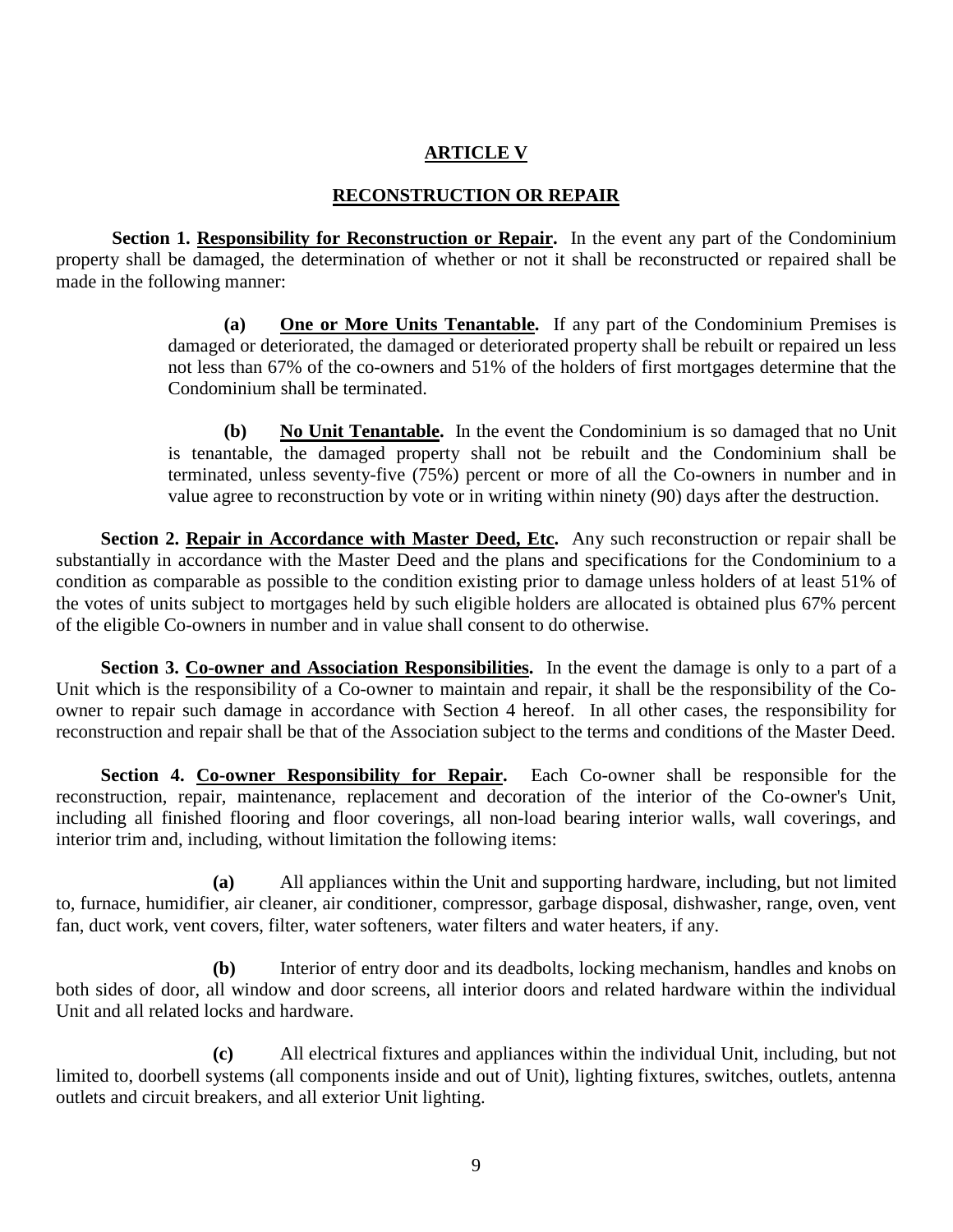**(d)** All plumbing fixtures including commodes, tubs, shower pans, shower stalls, shower enclosures, tub and shower caulking, faucets, Unit shut-off valves, rings, seals and washers.

hardware.

**(e)** All cabinets, counters, sinks, tile and wood, either floor or wall, and related

 **(f)** All improvements and decorations including, but not limited to, paint, wallpaper, paneling, carpeting, linoleum and trim.

 **(g)** Individual Unit drain lines located within the Unit's perimeter walls (foundation); however, in the event a drain line services more than one Unit, then in that event, the Association will be responsible for its reconstruction, repair, maintenance and replacement.

**(h)** All patio and privacy fences.

 **(i)** All other items not specifically enumerated above which may be located within the individual Unit's perimeter walls.

In the event that damage to interior walls within a Co-owner's Unit, or to pipes, wire, conduits, ducts or other Common Elements therein, or to any fixtures, equipment and trim which are standard items within a Unit is covered by insurance held by the Association, then the reconstruction or repair shall be the responsibility of the Association in accordance with Section 5 of this Article V provided however that the portion of the expense incurred but not recovered by virtue of any insurance deductible shall be the Co-owner's obligation. If any other interior portion of a Unit is covered by insurance held by the Association for the benefit of the Co-owner, the Co-owner shall be entitled to receive the proceeds of insurance relative thereto and if there is a mortgage endorsement, the proceeds shall be payable to the Co-owner and the mortgagee jointly. In the event damage to a Co-owner's Unit is covered by insurance held by the Association for the benefit of the Coowner, the Co-owner shall begin reconstruction or repair of the damage upon receipt of the insurance proceeds from the Association. In the event of substantial damage to or destruction of any Unit or any part of the Common Elements, the Association promptly shall so notify each institutional holder of a first mortgage lien on any of the Units in the Condominium.

**Section 5. Association Responsibility for Repair.** The Association shall be responsible for reconstruction, repair and maintenance of the Common Elements as provided in the Master Deed. Immediately after a casualty causing damage to property for which the Association has the responsibility of maintenance, repair or reconstruction, the Association shall obtain reliable and detailed estimates of the cost to place the damaged property in a condition as good as that existing before the damage. If the proceeds of insurance are not sufficient to defray the estimated costs of reconstruction or repair required to be performed by the Association, or if at any time during such reconstruction or repair, or upon completion of such reconstruction or repair, the funds for the payment of the costs thereof are insufficient, assessments shall be made against the Coowners who are responsible for the costs of reconstruction or repair of the damaged property (as provided in the Master Deed) in sufficient amounts to provide funds to pay the estimated or actual costs of repair. This Article shall not be construed to require replacement of mature trees or vegetation with equivalent trees or vegetation.

**Section 6. Timely Reconstruction and Repair.** The Association or Co-owner responsible for the reconstruction, repair and/or maintenance shall proceed with and complete reconstruction, repair, maintenance or replacement of the damaged property without delay.

**Section 7. Eminent Domain.** Section 133 of the Act and the following provisions shall control upon any taking by eminent domain.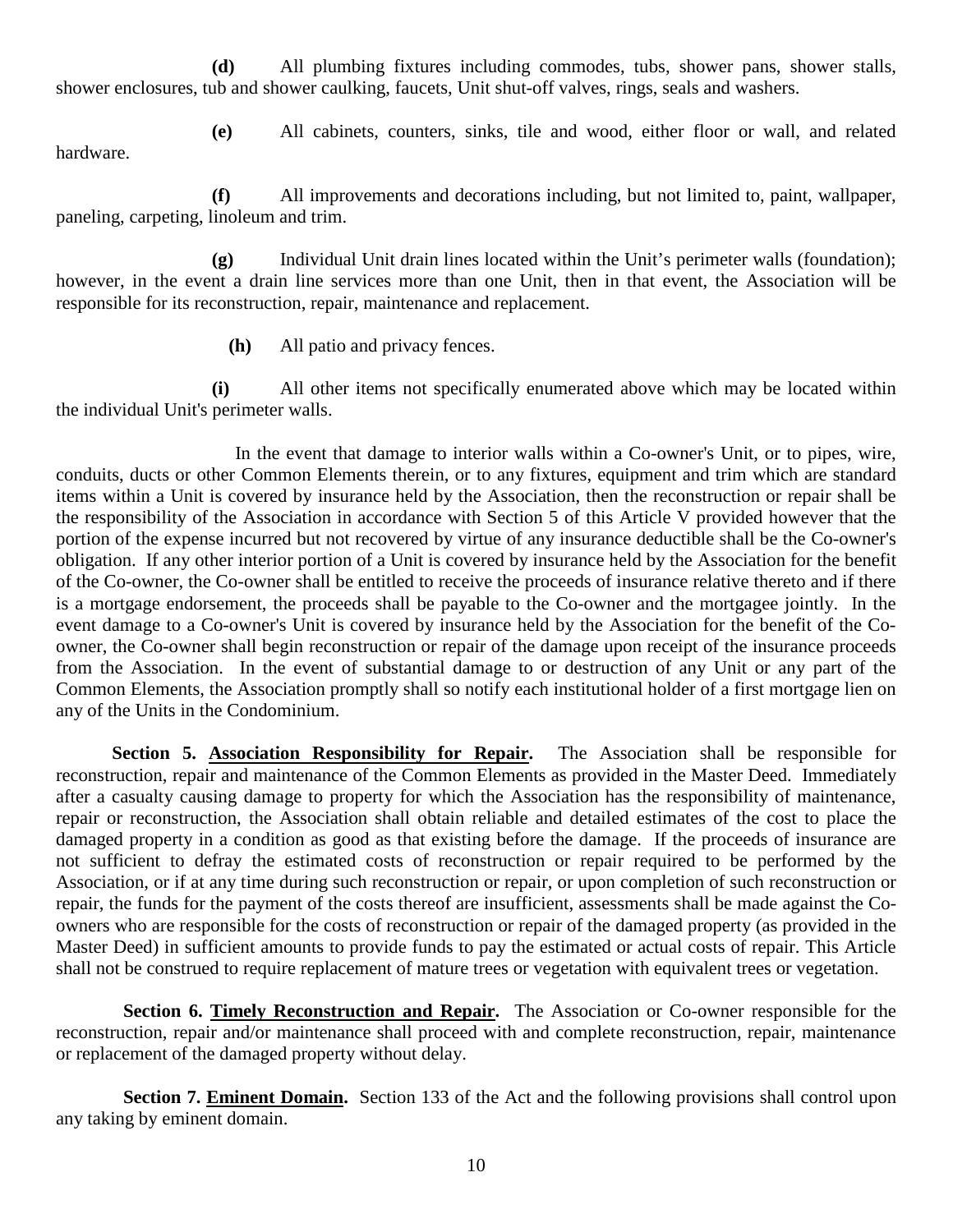**(a) Taking of Entire Unit.** In the event of any taking of an entire Unit by eminent domain, the award for such taking shall be paid to the Co-owner of such Unit and the mortgagee thereof, as their interests may appear. After acceptance of such award by the owner and his/her mortgagee, they shall be divested of all interest in the Condominium. In the event that any condemnation award shall become payable to any Co-owner whose Unit is not wholly taken by eminent domain, then such award shall be paid by the condemning authority to the Co-owner and his/her mortgagee, as their interests may appear.

**(b) Taking of Common Elements.** If there is any taking of any portion of the Condominium other than any Unit, the condemnation proceeds relative to such taking shall be paid to the Coowners and their mortgagees in proportion to their respective interests in the Common Elements and the affirmative vote of more than fifty (50%) percent of all of the Co-owners in number and in value shall determine whether to rebuild, repair or replace the portion so taken or to take such other action as they deem appropriate.

**(c) Continuation of Condominium After Taking.** In the event the Condominium continues after taking by eminent domain, then the remaining portion of the Condominium shall be resurveyed and the Master Deed amended accordingly, and, if any Unit shall have been taken, then the Master Deed shall also be amended to reflect such taking and to proportionately readjust the percentages of value of the remaining Co-owners based upon the continuing value of the Condominium of one hundred (100%) percent. A Condominium Unit partially taken shall receive a reallocated percentage of value based pro rata on the percentage taken. Such amendment may be effected by an officer of the Association duly authorized by the Board of Directors without the necessity of execution or specific approval thereof by any Co-owner, but only with the prior approval of 51% of the votes of eligible holders of first mortgage liens on individual Units in the Condominium.

**(d) Notification of Mortgagees.** In the event any Unit in the Condominium, or any portion thereof, or the Common Elements or any portion thereof, is made the subject matter of any condemnation or eminent domain proceeding or is otherwise sought to be acquired by a condemning authority, the Association promptly shall so notify each institutional holder of a first mortgage lien on any of the Units in the Condominium.

**Section 8. Mortgages Held By FHLMC; Other Institutional Holders.** In the event any mortgage in the Condominium is held by the Federal Home Loan Mortgage Corporation ("FHLMC") then, upon request therefor by FHLMC, the Association shall give it written notice at such address as it may, from time to time, direct of any loss to or taking of the Common Elements of the Condominium if the loss or taking exceeds \$10,000.00 in amount or if damage to a Condominium Unit covered by a mortgage purchased in whole or in part by FHLMC exceeds \$1,000.00. The Association shall provide such other reasonable notice as may be required, from time to time, by other institutional holders of mortgages upon Units.

**Section 9. Priority of Mortgagee Interests.** Nothing contained in the Condominium Documents shall be construed to give a Condominium Unit owner, or any other party, priority over any rights of first mortgagees of Condominium Units pursuant to their mortgages in the case of a distribution to Condominium Unit owners of insurance proceeds or condemnation awards for losses to or a taking of Condominium Units and/or Common Elements.

# **ARTICLE VI**

### **RESTRICTIONS**

Section 1. Residential Use. No Unit shall be used for any commercial, manufacturing, industrial or business purposes that create any nuisances or liability exposures, such as, but not limited to,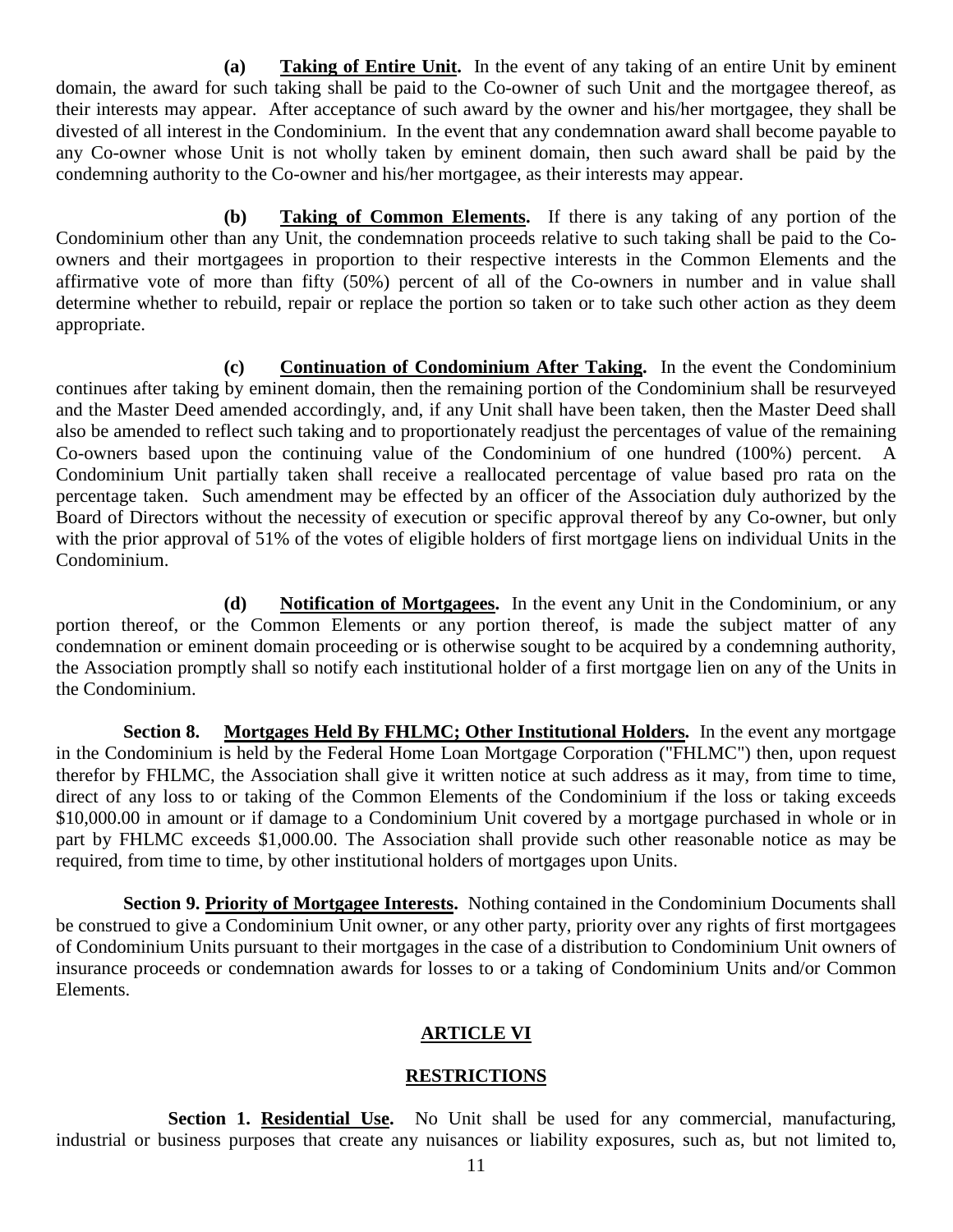customer/client/patient visits, noise, traffic or parking congestion, odors, vibrations or anything else that might detract from the peaceful and residential character of Huntington Woods. Subject to the foregoing and all other applicable restrictions, home offices are not necessarily forbidden. Timesharing and interval ownership is prohibited.

# **Section 2. Leasing and Rental.**

 **(a)** A Co-owner may lease his/her unit for the same purposes set forth in Section 1 provided that the written approval (which approval shall not be unreasonably withheld) of such lease transaction is obtained from the board of Directors of the Association (except that such approval shall not be required in the case of a lease of a Unit subject to a mortgage loan guaranteed by the United States Veterans Administration). No rooms in any Unit may be rented and no tenant shall be permitted to occupy except under a lease the initial term of which is at least six (6) months unless specifically approved in writing by the Association.

**(b) Violation of Condominium Documents by Tenants or Non-Co-owner Occupants.** If the Association determines that the tenant or non-Co-owner occupant has failed to comply with the conditions of the Condominium Documents, the Association shall take the following action:

**(1)** The Association shall notify the Co-owner by certified mail advising of the alleged violation by the tenant or non-Co-owner occupant.

**(2)** The Co-owner shall have fifteen (l5) days after receipt of such notice to investigate and correct the alleged breach by the tenant or non-Co-owner occupant or advise the Association that a violation has not occurred.

**(3)** If after fifteen (15) days the Association believes that the alleged breach is not cured or may be repeated, it may institute on its own behalf an action for eviction against the tenant or non-Co-owner occupant and simultaneously for money damages in the same action against the Coowner and tenant or non-Co-owner occupant for breach of the conditions of the Condominium Documents. The relief set forth in this subsection may be by summary proceedings. The Association may hold both the tenant or non-Co-owner occupant and the Co-owner liable for any damages caused by the Co-owner or tenant or non-Coowner occupant in connection with the Condominium Unit or the Condominium and for actual legal fees incurred by the Association in connection with legal proceedings hereunder.

 **(c) Arrearage in Condominium Assessments.** When a Co-owner is in arrears to the Association for assessments, the Association may give written notice of the arrearage to a tenant occupying a Co-owner's Condominium Unit under a lease or rental agreement and the tenant, after receiving the notice, shall deduct from rental payments due the Co-owner the arrearage and future assessments as they fall due and pay them to the Association. The deductions shall not be a breach of the rental agreement or lease by the tenant. The form of lease used by any Co-owner shall explicitly contain the foregoing provisions. Pursuant to the Michigan Condominium Act, if the tenant, after being notified, fails or refuses to remit rent otherwise due the Co-owner to the Association of Co-owners, then the Association of Co-owners may do the following:

**(1)** issue a statutory notice to quit for nonpayment of rent to the tenant and shall have the right to enforce that notice by summary proceeding.

**(2)** initiate proceedings pursuant to MCL 559.212(4) (b).

**Section 3. Alterations and Modifications of Units and Common Elements.** No Co-owner shall make alterations in exterior appearance or make structural modifications to the Co-owner's Unit (including interior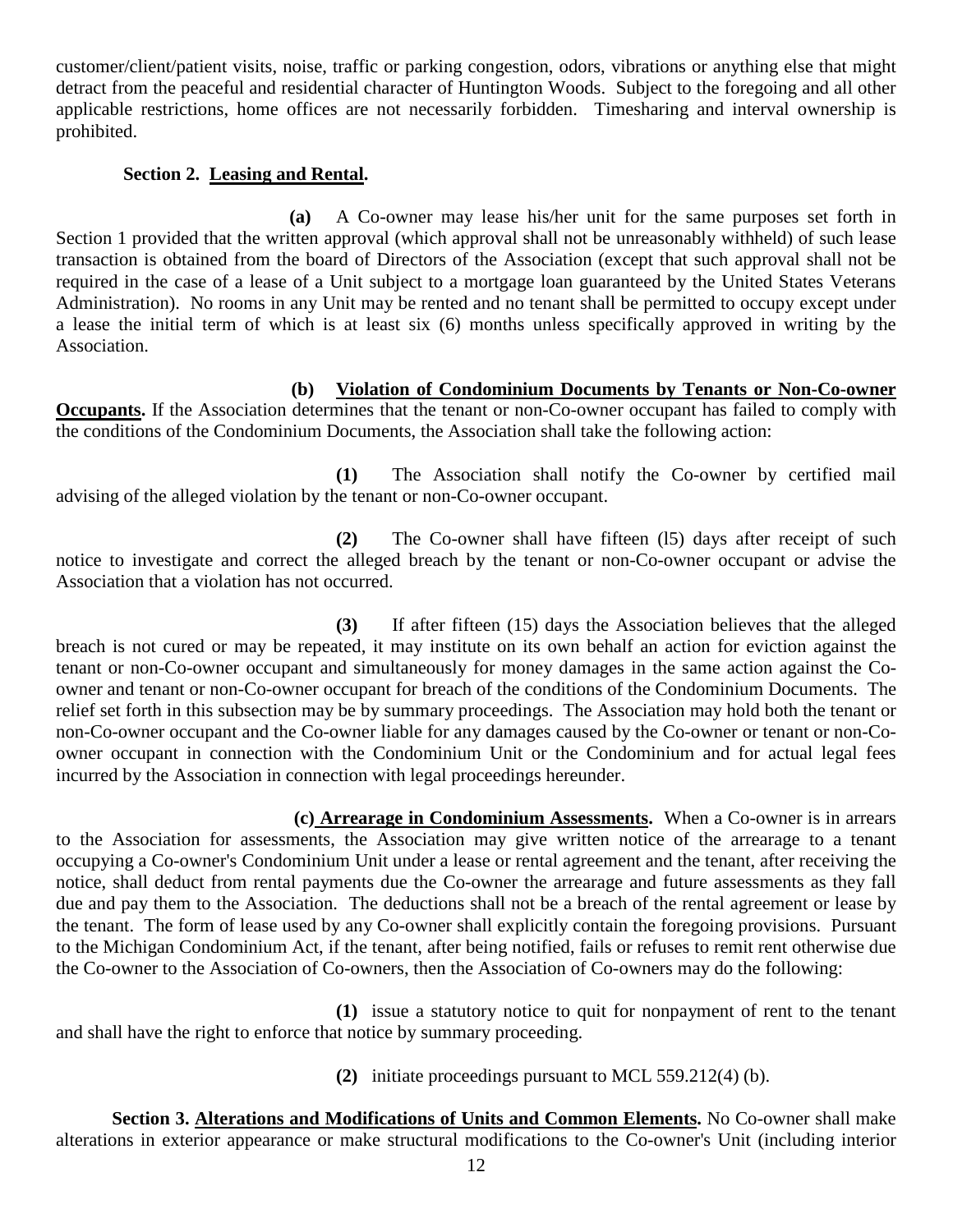walls through or in which there exist easements for support or utilities) or make changes in any of the Common Elements, Limited or General, without the advance express written approval of the Board of Directors (which approval shall be in recordable form), including, but not by way of limitation, installation of window mounted or "through the wall" air conditioners, exterior painting or the erection of antennas, lights, aerials, awnings, doors, shutters, newspaper holders, mailboxes, basketball backboards or other exterior attachments or modifications, nor shall any Co-owner damage or make modifications or attachments to walls between Units which in any way impair sound conditioning. Over the air reception devices including but not limited to satellite dish antennas shall not be attached or installed upon any General Common Element roof; such devices shall not be attached or installed upon any other General Common Element without the advance written permission of the Board of Directors. Over the air reception devices such as satellite dish antennas may be installed within Units or Limited Common Elements in accordance with the rules and regulations of the Federal Communications Commission. No attachment, appliance or other item may be installed which is designed to kill or repel insects or other animals by light or humanly audible sound.

The foregoing is subject to the applicable provisions of the Michigan Condominium Act governing improvements or modifications if the purpose of the improvement or modification is to facilitate access to or movement within the Unit for persons with disabilities under the circumstances provided for in the Act at MCL 559.147 a, as amended from time to time.

The Co-owner shall be responsible for the maintenance and repair of any such modification or improvement. In the event that the Co-owner fails to maintain and/or repair said modification or improvement to the satisfaction of the Association, the Association may undertake to maintain and/or repair same and assess the Co-owner the costs thereof and collect same from the Co-owner in the same manner as provided for the collection of assessments in Article II hereof. The Co-owner shall indemnify and hold the Association harmless from and against any and all costs, damages, and liabilities incurred in regard to said modification and/or improvement.

No Co-owner shall in any way restrict access to any plumbing, water line, water line valves, water meter, sprinkler system valves or any element which affects an Association responsibility in any way. Should access to any facilities of any sort be required, the Association may remove any coverings or attachments any nature that restrict such access and will have no responsibility for repairing or reinstalling any materials, (whether or not installation thereof has been approved hereunder), that are damaged in the course of gaining such access, nor shall the Association be responsible for monetary damages of any sort arising out of actions taken to gain necessary access.

**Section 4. Activities.** No unsafe, unsanitary, unlawful or nuisance activity shall be carried on in any Unit or upon the Common Elements, Limited or General, nor shall anything be done which may be or become an annoyance or a nuisance to the Co-owners of the Condominium. No unreasonably noisy activity shall be carried on in or on the Common Elements or in any Unit at any time. No Co-owner shall do or permit anything to be done or keep or permit to be kept in the Co-owner's Unit or on the Common Elements anything that will increase the rate of insurance on the Condominium without the written approval of the Association, and each Co-owner shall pay to the Association the increased cost of insurance premiums resulting from any such activity or the maintenance of any such condition even if approved. Activities which are deemed offensive and are expressly prohibited include, but are not limited to, the following: the use of firearms, paint ball guns, air rifles, pellet guns, b-b guns, bows and arrows, or other similar dangerous weapons, projectiles or devices.

**Section 5. Pets/Animals.** No more than one dog or one cat of any kind shall be kept or be brought on to the Condominium Premises by any person unless specifically approved in writing by the Board of Directors. No animal may be kept or bred for any commercial purpose. All animals shall have such care and restraint so as not to be obnoxious or offensive on account of noise, odor or unsanitary conditions. No animal may be permitted to run loose at any time upon the Common Elements and all dogs shall at all times be leashed and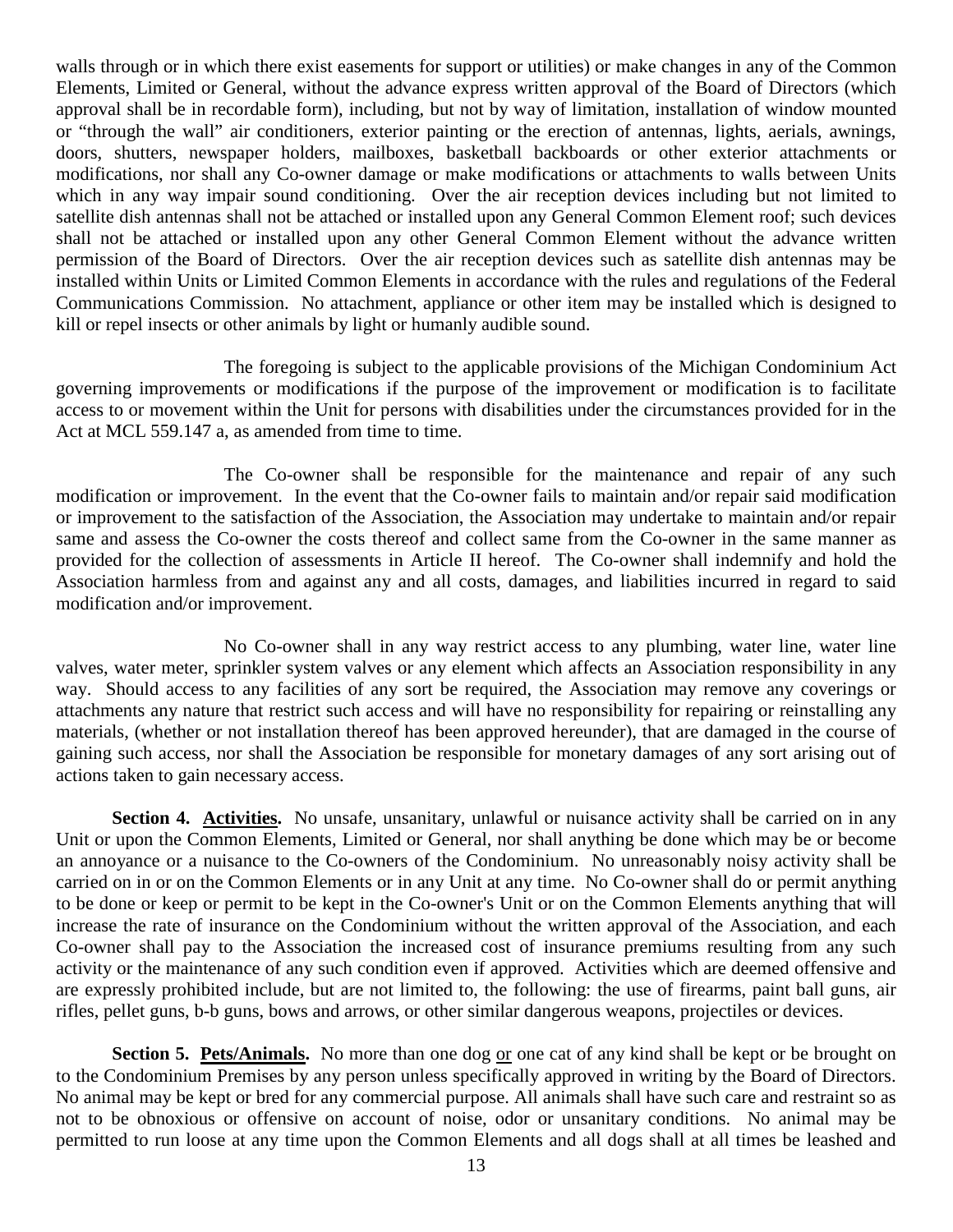attended by some responsible person while on the Common Elements, Limited or General. No animals shall be tethered outside any Unit at any time.

No savage or dangerous animal shall be kept and any Co-owner who causes any animal to be brought or kept upon the premises of the Condominium shall indemnify and hold harmless the Association for any loss, damage or liability (including costs and attorney fees) which the Association may sustain as a result of the presence of such animal on the premises, whether or not the Board has given its permission therefor, and the Association may assess and collect from the responsible Co-owner such losses and/or damages in the manner provided in Article II hereof.

Each Co-owner shall be responsible for the immediate collection and disposition of all fecal matter deposited by any pet maintained by such Co-owner. No animal which can be heard on any frequent or continuing basis shall be kept in any Unit or on the Common Elements. The Association may charge all Coowners maintaining animals a reasonable additional assessment to be collected in the manner provided in Article II of these Bylaws in the event that the Association determines such assessment necessary to defray the maintenance cost to the Association of accommodating animals within the Condominium. The Association shall have the right to require that any pets be registered with it and may adopt such additional reasonable rules and regulations with respect to animals as it may deem proper.

The Association may also assess fines for such violation of the restrictions imposed by this Section or by any applicable rules and regulations of the Association. Small animals which are constantly caged such as small birds or fish shall not be subject to the foregoing restrictions.

**Section 6. Aesthetics.** The Common Elements, Limited or General, shall not be used for storage of supplies, materials, personal property or trash or refuse of any kind, except as provided in duly adopted rules and regulations of the Association. Trash and recyclables shall be placed curbside not sooner than the evening before collection and must be returned inside the Unit before evening on the day of collection. No unsightly condition shall be maintained on any porch, deck or patio. The Common Elements shall not be used in any way for the drying or airing of clothing or other fabrics. Outdoor holiday decorations shall be put up and taken down in a timely manner in accordance with the Rules and Regulations adopted by the Board from time to time. In general, no activity shall be carried on nor condition maintained by any Co-owner either in the Co-owner's Unit or upon the Common Elements, which is detrimental to the appearance of the Condominium.

**Section 7. Utilization of Common Elements.** Sidewalks, yards, landscaped areas, driveways, roads, parking areas, and porches shall not be obstructed in any way nor shall they be used for purposes other than for which they are reasonably and obviously intended. No bicycles, vehicles, chairs, benches or other objects may be left unattended on or about the Common Elements. Use of any recreational facilities or other amenities in the Condominium may be limited to such times and in such manner as the Association shall determine by duly adopted regulations; provided, however, that use of any amenities in the Condominium shall be limited to resident Co-owners who are members in good standing of the Association and to the tenants, land contract purchasers and/or other non-Co-owner occupants of Condominium Units in which the Co-owner does not reside and/or such guests as may be permitted by the rules and regulations made by the Association; provided, further, however, that the nonresident Co-owners of such Condominium Units are members in good standing of the Association.

**Section 8. Vehicles.** No house trailers, recreational vehicles, or similar vehicles, such as club wagons, commercial vehicles, boat trailers, boats, camping vehicles, camping trailers, mobile homes, dune buggies, motor homes, all terrain vehicles, snowmobiles, snowmobile trailers or vehicles *other than* automobiles, sport utility vehicles and pickup trucks may be parked upon the premises of the Condominium, unless specifically approved by the Board of Directors or parked in an area specifically designated therefor by the Board of Directors. Nothing herein contained shall be construed to require the Board to approve the parking of such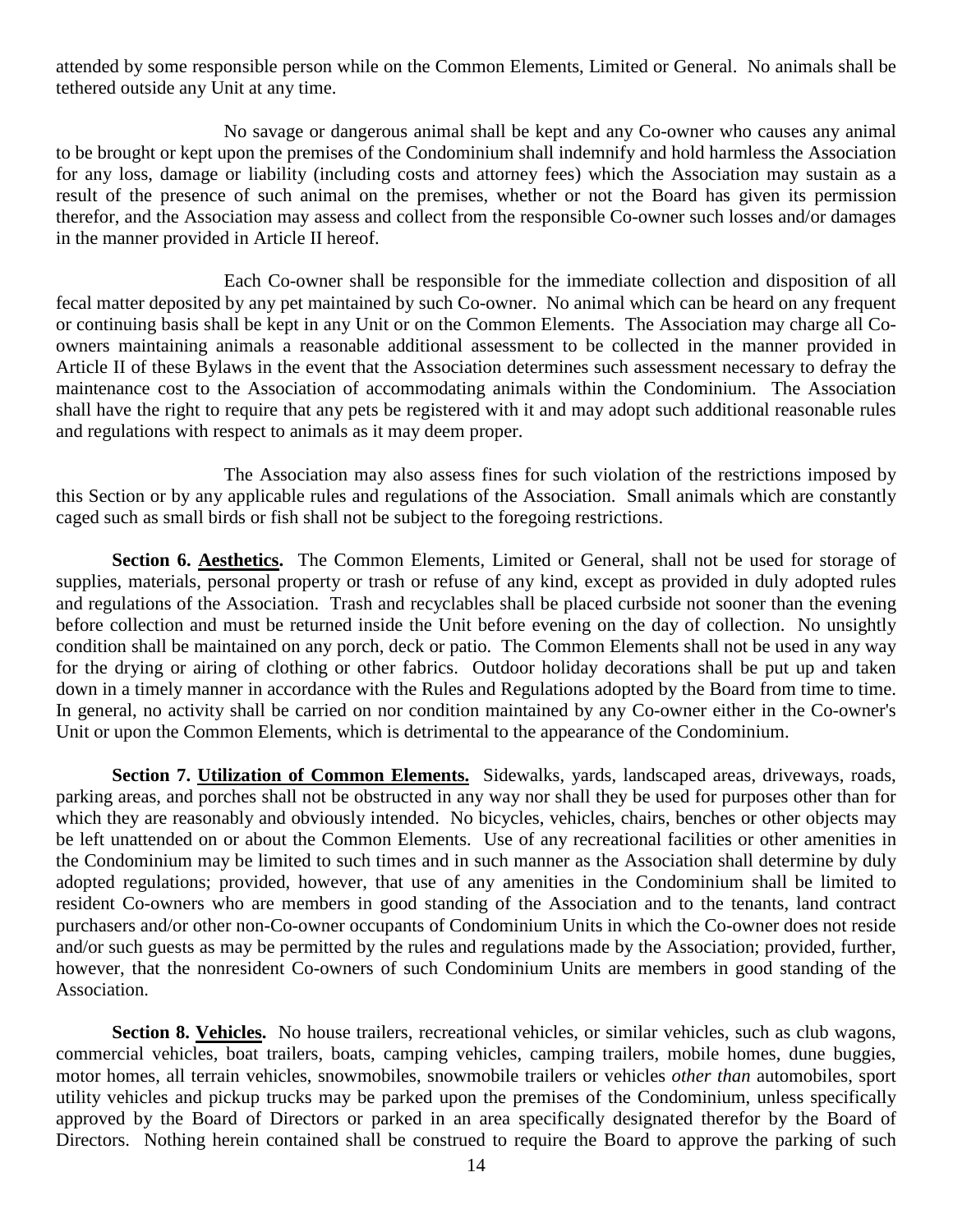vehicles as are described in the first sentence of this Section or to designate an area therefor. The Association shall not be responsible for any damages, costs, or other liability arising from any failure to approve the parking of such vehicles or to designate an area therefor.

Commercial vehicles and trucks shall not be parked in or about the Condominium (except as above provided) unless while making deliveries or pick-ups in the normal course of business. For purposes of this Section, the term "commercial vehicle" means any vehicle that has any one of the following characteristics: (a) more than two axles; (b) gross vehicle weight rating in excess of 10,000 pounds; (c) visibly equipped with or carrying equipment or materials used in a business; a vehicle with a sign advertising or identifying a business is allowed but must be parked in the garage when on the Condominium Premises.

Non-operational vehicles and vehicles with expired license plates shall not be parked or stored on the Condominium Premises without the written permission of the Board of Directors. Vehicles which detract from the appearance of the Condominium shall not be parked or stored on the Condominium Premises. Non-emergency maintenance or repair of motor vehicles shall not be permitted on the Condominium Premises Vehicles shall not be washed anywhere within the Condominium Project. The Association may assign General Common Element parking spaces for the use of the residents of a particular Unit or Units in an equitable manner. Each Co-owner shall park their vehicle inside their assigned garage or the limited common element drive immediately adjoining their garage.

The Association may cause vehicles parked or stored in violation of this Section or of any applicable rules and regulations of the Association to be removed from the Condominium Premises and the cost of such removal may be assessed to, and collected from, the Co-owner of the Unit responsible for the presence of the vehicle in the manner provided in Article II hereof. Co-owners shall, if the Association shall require, register with the Association all vehicles maintained on the Condominium Premises. The Board of Directors may make reasonable rules and regulations governing the parking of vehicles in the Condominium consistent with the provisions hereof.

 **Section 9. Signs, Advertising.** No signs shall be displayed which are visible from the exterior of a Unit or on the Common Elements at any time for any reason without advance written approval of the Board of Directors. This prohibition includes, but is not limited to, "For Sale" signs, "Open" signs, "Garage Sale" signs and political signs. No advertising devices shall be displayed which are visible from the exterior of a Unit or on the Common Elements at any time without the advance written permission of the Board of Directors.

**Section 10. Rules/Regulations.** Reasonable rules and regulations consistent with the Act, the Master Deed and these Bylaws, concerning the use of the Condominium may be made and amended from time to time by the Board of Directors of the Association. Copies of all such regulations and amendments thereto shall be furnished to all Co-owners and shall become effective thirty (30) days after mailing or delivery thereof to the designated voting representative of each Co-owner. Any such regulation or amendment may be revoked at any time by the affirmative vote of more than fifty (50%) percent of all Co-owners in number and in value.

**Section 11. Right of Access of Association.** The Association or its duly authorized agents shall have access to each Unit and any Limited Common Elements appurtenant thereto from time to time, during reasonable working hours, upon notice to the Co-owner thereof, as may be necessary for the maintenance, repair or replacement of any of the Common Elements. The Association or its agents shall also have access to each Unit and any Limited Common Elements appurtenant thereto at all times without notice as may be necessary to make emergency repairs to prevent damage to the Common Elements or to another Unit and/or to protect the safety and/or welfare of the inhabitants of the Condominium.

It shall be the responsibility of each Co-owner to provide the Association means of access to the Co-owner's Unit and any Limited Common Elements appurtenant thereto during all periods of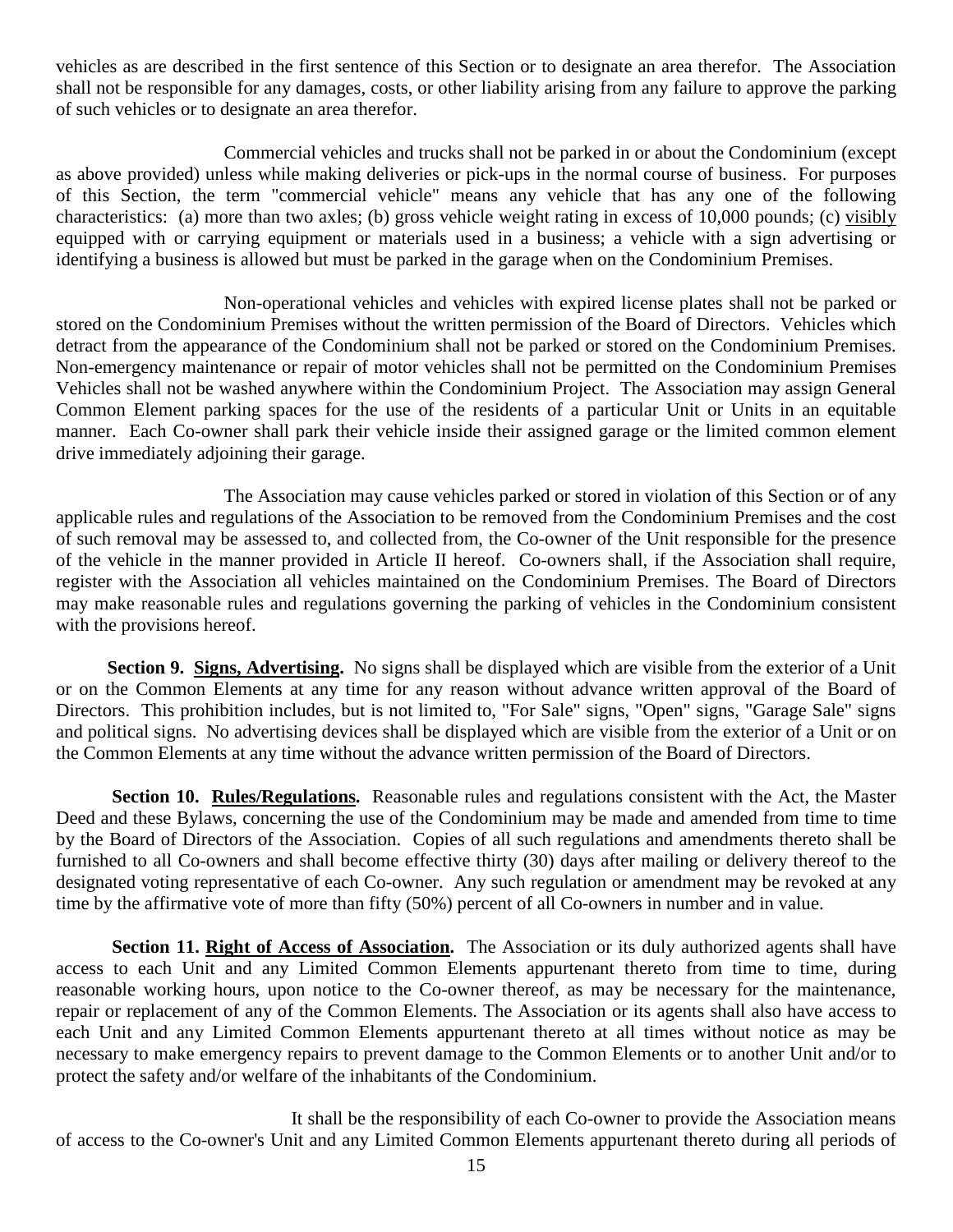absence and in the event of the failure of such Co-owner to provide means of access, the Association may gain access in such manner as may be reasonable under the circumstances and shall not be liable to such Co-owner for any necessary damage to the Co-owner's Unit and any Limited Common Elements appurtenant thereto caused thereby or for repair or replacement of any doors or windows damaged in gaining such access. In the event that it is necessary for the Association to gain access to a Unit to make repairs to prevent damage to the Common Elements or to another Unit or to protect the safety and welfare of the inhabitants of the Condominium, the costs, expenses, damages, and/or attorney fees incurred by the Association in such undertaking shall be assessed to the responsible Co-owner and collected in the same manner as provided in Article II of these Bylaws, including all damages resulting from any Co-owner or their tenants, family, occupants, invitees or contractor's failure or delay in providing access to the Association. The Association shall have no liability for damages to Co-owner alterations, betterments, improvements or customizations resulting from the Association's efforts to gain access to any common element nor shall the Association be held liable for the expenses of the removal or replacements of any such obstructions.

**Section 12. Landscaping.** No Co-owner shall perform any landscaping or plant any trees, shrubs or flowers or place any ornamental materials upon the Common Elements unless approved by the Board of Directors in writing. Any such approved landscaping performed by the Co-owner and any such trees, shrubs, or flowers planted by the Co-owner shall be performed and/or planted, as the case may be, in a manner consistent with the landscaping in other portions of the Condominium Premises. The Co-owner shall be responsible for the maintenance of any such approved landscaping performed by a Co-owner and any such trees, shrubs, or flowers planted by the Co-owner. In the event that such Co-owner fails to adequately maintain such landscaping performed by the Co-owner and any such trees, shrubs, or flowers planted by the Co-owner to the satisfaction of the Association, the Association shall have the right to perform such maintenance and assess and collect from the Co-owner the cost thereof in the manner provided in Article II hereof. The Co-owner shall also be liable for any damages to the Common Elements arising from the performance of such landscaping or the planting of such trees, shrubs, or flowers, or the continued maintenance thereof. Fences, hedges and walls shall not be constructed or placed on the common elements.

**Section 13. Co-owner Maintenance.** Each Co-owner shall maintain his/her Unit and any Limited Common Elements appurtenant thereto for which he/she has maintenance responsibility in a safe, clean and sanitary condition. Each Co-owner shall have the following duties and shall be fully liable for any and all expenses or damages which may result from any failure to perform any of these duties:

> **(i)** maintain his/her Unit and any Limited Common Elements appurtenant thereto for which he/she has maintenance responsibility in a safe, clean and sanitary condition, including but not limited to caulking tubs and shower enclosures, grouting all tile work, replacing any leaking fixture and appliance.

> **(ii)** use due care to avoid damaging any of the Common Elements, other Units or their appurtenances, contents and improvements including, but not limited to, the telephone, water, plumbing, electrical or other utility conduits and systems and any other elements in any Unit which are appurtenant to or which may affect any other Unit.

> **(iii)** maintain heat inside his/her Unit at a minimum of Fifty degrees Fahrenheit during all periods of potentially freezing temperatures so as to prevent pipes from freezing; Units with fire suppression systems shall be required to maintain heat at such temperature as the Board may specify.

> **(iv)** winterize (close water valves, shut off ice-makers, drain and shut off water heaters, his/her Unit during all periods of absence when freezing temperatures may reasonably be anticipated.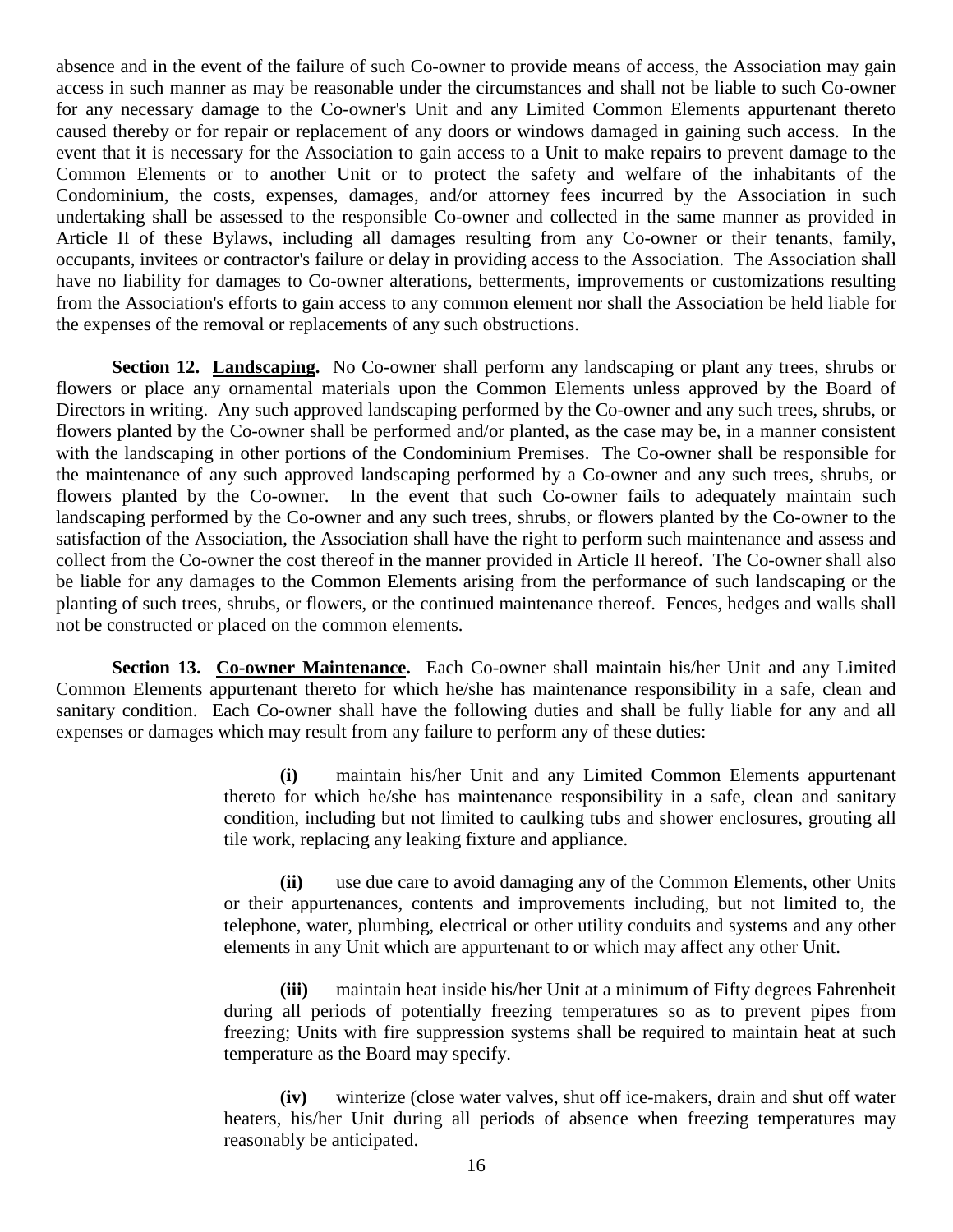**(v)** cause his/her Unit to be timely monitored during all periods of absence to assure that all windows and doors are securely closed and locked, no water is escaping from any pipe or fixture or appliance and to assure that adequate heat is being maintained.

**(vi)** promptly report to the Association any Common Element which has been damaged or which is otherwise in need of maintenance, repair or replacement and any other circumstances which if not promptly reported and attended to, could result in loss or damage to any Common Element or any Unit.

**(vii)** adequately insure his/her Unit in accordance with Article IV.

Each Co-owner shall be responsible for damages or costs to the Association, or to other Co-owners, as the case may be, resulting from negligent damage to or misuse of any of the Common Elements by the Coowner, or his/her family, guests, tenants, land contract purchasers, agents or invitees, unless such damages or costs are covered by insurance carried by the Association in which case there shall be no such responsibility (unless full reimbursement to the Association is excluded by virtue of a deductible provision, in which case the responsible Co-owner shall bear the expense to the extent of the deductible amount). Water shall not be wasted by any person and in the event of waste the Board of Directors shall have the authority to assess the excess consumption cost to the Co-owner of the Unit where the waste occurred. "Waste" shall mean and include water consumption arising from the failure (whether intentional or by virtue of negligence) to maintain appliances and/or failure to secure doors and/or windows, as determined by the Board of Directors in its reasonable discretion. Any costs or damages to the Association or to other Co-owners, as the case may be, may be assessed to and collected from the responsible Co-owner in the manner provided in Article II hereof. The Coowners shall have the responsibility to report to the Association any Common Element which has been damaged or which is otherwise in need of maintenance, repair or replacement and any other circumstances which if not promptly reported and attended to, could result in loss or damage to any Common Element. All damages resulting from the failure of the Co-owner to report any of the foregoing items may be assessed to and collected from the responsible Co-owner in the manner provided in Article II hereof. Each Co-owner shall have these responsibilities and liabilities regardless of whether they occupy the Unit or the Unit is occupied by their tenant, guest, etc.

**Section 14. Assessment of Costs of Enforcement.** Any and all costs, damages, expenses and/or attorney fees incurred by the Association in enforcing any of the restrictions set forth in this Article VI and/or rules and regulations made by the Board of Directors of the Association under Article VI, Section 10 of these Bylaws, and any expenses incurred as a result of the conduct of less than all those entitled to occupy the Condominium Project, or by their licensees or invitees, may be assessed to and collected from the responsible Co-owner in the manner provided in Article II hereof.

### **ARTICLE VII**

#### **MORTGAGES**

**Section 1. Co-owner Duty to Give Notice.** Any Co-owner who mortgages his/her Unit shall notify the Association of the name and address of the mortgagee and the Association shall maintain such information in a book entitled "Mortgages of Units".

**Section 2. Association Duties to Give Notices.** The Association, upon receiving written notice, shall promptly issue notice to each holder, insurer or guarantor of a first mortgage happening of any of the following: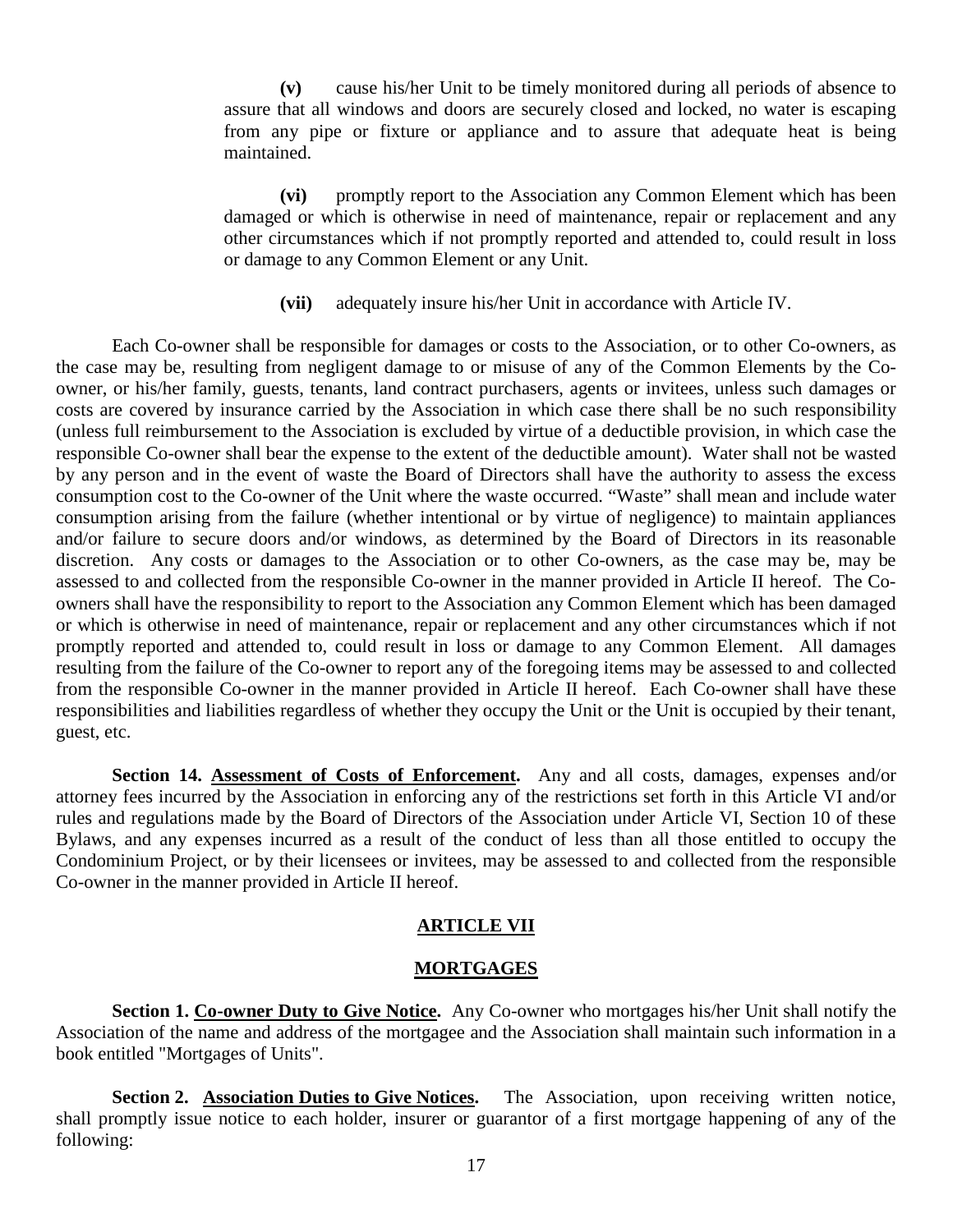- **(a)** Any proposed amendment of the condominium documents effecting a change in (i) the boundaries of any unit or the exclusive easement rights appertaining thereto and/or (ii) interests in the general or limited common elements appertaining to any unit or the liability for common expenses appertaining thereto and/or the number of votes in the Association appertaining to any unit;
- **(b)** The purposes to which any unit or the common elements are restricted;
- **(c)** Any proposed termination of the condominium project;
- **(d)** Any condemnation loss or any casualty loss which affects a material portion of the condominium or which affects any unit on which there is a first mortgage held, insured or guaranteed by such eligible holder;
- **(e)** Any delinquency in the payment of assessments or charges owed by an owner of a unit subject to the mortgagee of such eligible holder, insurer or guarantor, where such delinquency has continued for sixty (60) days;
- **(f)** Any lapse, cancellation or material modification of any insurance policy maintained by the Association pursuant to paragraph 14 (a) (i) of HUD Manual 4265.1 Appendix 24.
- **(g)** The issuance of notice of an official meeting of the membership in which case each holder, insurer or guarantor of a first mortgage shall be allowed to designate a representative to attend such meeting.

### **ARTICLE VIII**

#### **VOTING**

**Section 1. Vote.** Except as limited in these Bylaws, each Co-owner shall be entitled to one (1) vote for each Unit owned by such Co-owner when voting by number and one (1) vote the value of which shall equal the total of the percentages allocated to the Units owned by such Co-owner as set forth in the Master Deed, when voting by value. Voting shall be by value except in those instances when voting is specifically required to be both in value and in number.

**Section 2. Eligibility to Vote.** No Co-owner shall be entitled to vote at any meeting of the Association until he/she has presented a deed or other evidence of ownership of a Unit in the Condominium to the Association. Land contract vendees shall be recognized as owners unless the vendor provides the Association with a copy of the land contract expressly reserving voting privileges to the vendor. The vote of each Co-owner may be cast only by the individual representative designated by such Co-owner in the notice required in Section 3 of this Article VIII below or by a proxy given by such individual representative. No Co-owner who is in default of a duty to pay any sum to the Association shall be entitled to vote until such default is cured.

**Section 3. Designation of Voting Representative.** Each Co-owner shall file a written notice with the Association designating the individual representative who shall vote at meetings of the Association and receive all notices and other communications from the Association on behalf of such Co-owner. Such notice shall state the name, address and telephone number of the individual representative designated, the number or numbers of the Condominium Unit or Units owned by the Co-owner, and the name, address and telephone number of each person, firm, corporation, partnership, association, trust, or other entity who is the Co-owner. Such notice shall be signed and dated by the Co-owner. The individual representative designated may be changed by the Coowner at any time by filing a new notice in the manner herein provided.

**Section 4. Quorum.** The presence in person or by proxy of thirty-five (35%) percent in number of the Co-owners qualified to vote shall constitute a quorum for holding a meeting of the members of the Association,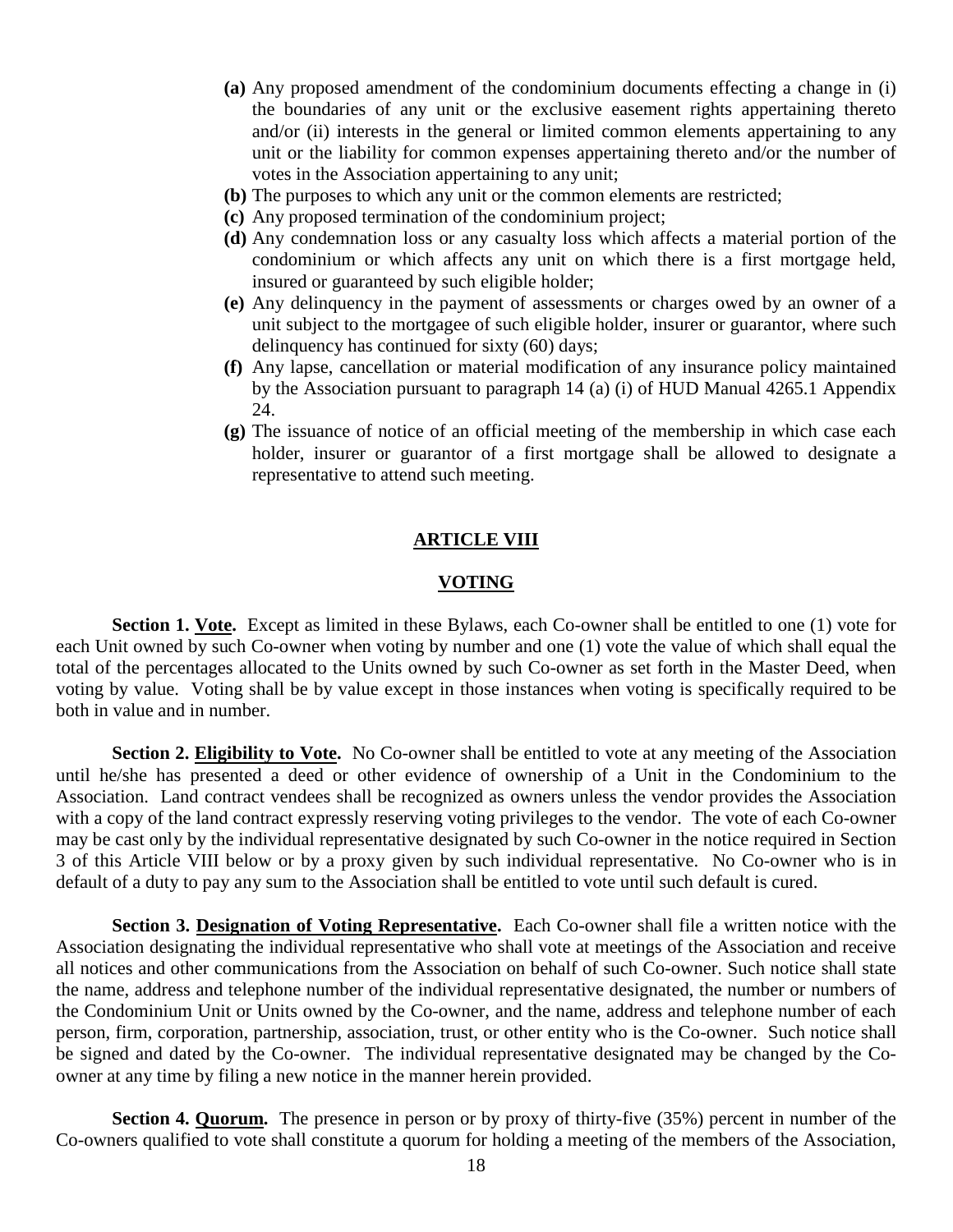except for voting on questions specifically provided herein to require a greater quorum. The written ballot of any person furnished at or prior to any duly called meeting at which meeting said person is not otherwise present in person or by proxy shall be counted in determining the presence of a quorum with respect to the question upon which the ballot is cast.

**Section 5. Voting.** Votes may be cast in person or by proxy or by a written ballot duly signed by the designated voting representative not present at a given meeting in person or by proxy. Proxies and any ballots must be filed with the Secretary of the Association, or such other person as the Association shall designate, at or before the appointed time of each meeting of the members of the Association. Cumulative voting shall not be permitted. No person shall be permitted to act as proxy for more than five (5) designated voters and all such persons shall be members of the Association.

**Section 6. Majority.** A majority, except where otherwise provided herein, shall consist of more than fifty (50%) percent in value of those qualified to vote and present in person or by proxy (or written vote, if applicable) at a given meeting of the members of the Association. Whenever provided specifically herein, the requisite affirmative vote may be required to exceed the simple majority hereinabove set forth and may require a designated percentage in both number and value of all Co-owners.

# **ARTICLE IX**

# **MEETINGS**

**Section 1. Location; Procedure.** Meetings of the Association shall be held at such suitable place convenient to the Co-owners as may be designated by the Board of Directors. Meetings of the Association shall be conducted in accordance with Roberts Rules of Order, when not otherwise in conflict with the Articles of Incorporation, the Condominium Bylaws, the Condominium Master Deed or the laws of the State of Michigan.

**Section 2. Annual Meeting; Agenda.** Annual Meetings of members of the corporation shall be held during the month of September or October at such date, time and place as the Board of Directors shall direct. At such meetings there shall be elected by ballot of the Co-owners a Board of Directors in accordance with the requirements of Article X of these Bylaws. The Co-owners may also transact at annual meetings such other business of the Corporation as may properly come before them. At the Annual Meeting of members, the order of business shall be as follows, unless otherwise determined by the Board of Directors:

- **(a)** Calling the meeting to order.
- **(b)** Proof of notice of the meeting.
- **(c)** Determination of Quorum.
- **(d)** Reading of minutes of the last previous Annual Meeting.
- **(e)** Reports from officers.
- **(f)** Reports from committees.
- **(g)** Election of directors.
- **(h)** Other business.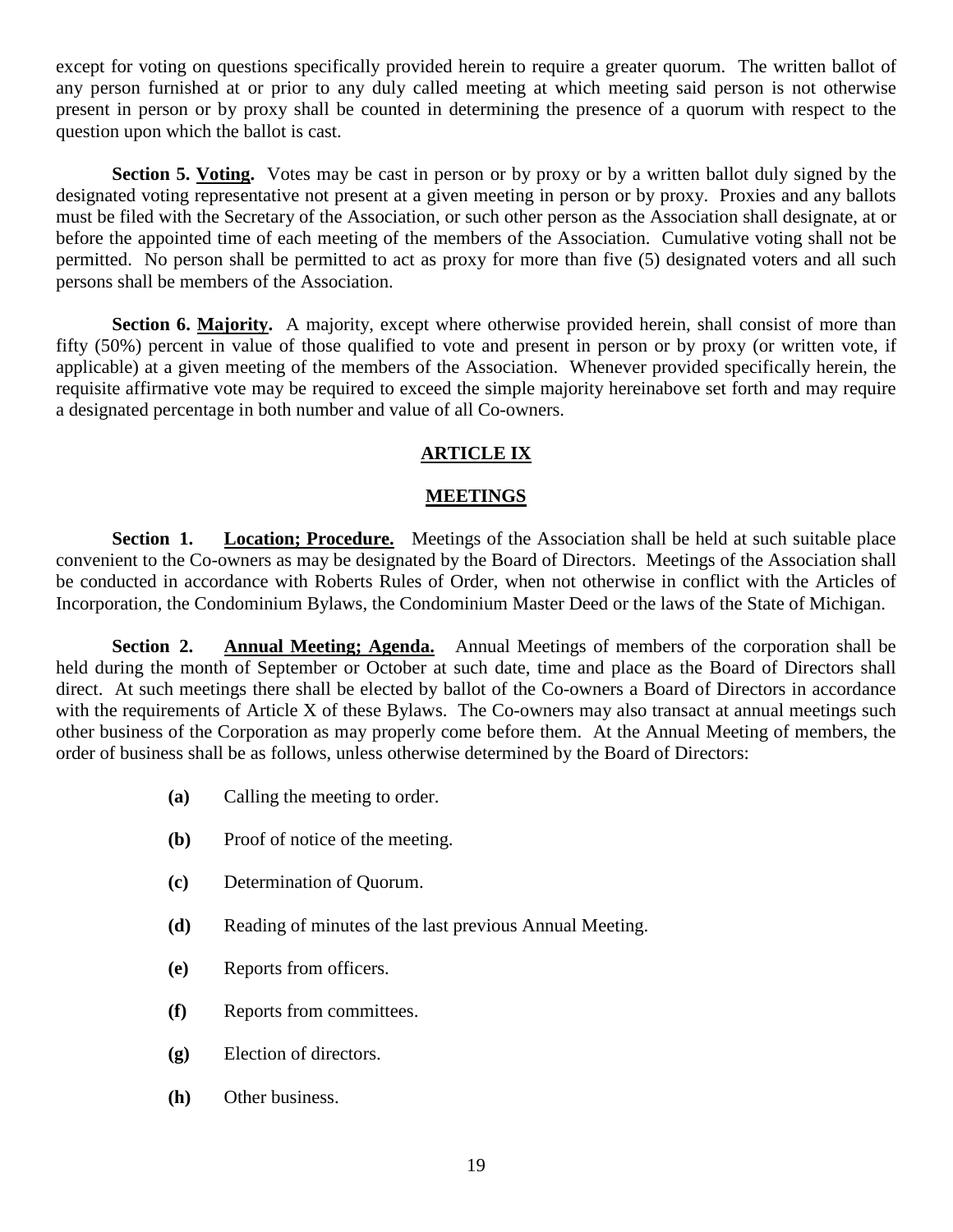**Section 3. Special Meetings.** It shall be the duty of the President to call a special meeting of the Co-owners as directed by resolution of a majority of the Board of Directors or upon a petition signed by onethird (1/3) of the Co-owners presented to the Secretary of the Association. Notice of any special meeting shall state the time and place of such meeting and the purposes thereof. No business shall be transacted at a special meeting except as stated in the notice.

**Section 4. Membership Meeting Notices.** It shall be the duty of the Secretary (or other Association officer in the Secretary's absence) to serve a notice of each annual or special meeting, stating the purpose thereof as well as the time and place where it is to be held, upon each Co-owner of record, at least ten (10) calendar days but not more than sixty (60) calendar days prior to such meeting. The mailing, postage prepaid, of a notice to the representative of each Co-owner at the address shown in the notice required to be filed with the Association by Article VIII, Section 3 of the Condominium Bylaws shall be deemed notice served. Any member may, by written waiver of notice signed by such member, waive such notice, and such waiver, when filed in the records of the Association shall be deemed due notice. Proxy and written ballot forms shall be distributed with the first notice of all business meetings.

**Section 5. Quorum.** The presence in person or by proxy of thirty-five (35%) percent in number of the Co-owners qualified to vote shall constitute a quorum for holding a meeting of the members of the Association, except for voting on questions specifically provided herein to require a greater quorum. The written ballot of any person furnished at or prior to any duly called meeting at which meeting said person is not otherwise present in person or by proxy shall be counted in determining the presence of a quorum with respect to the question upon which the ballot is cast.

**Section 6. Adjournment for Want of Quorum.** If any meeting of Co-owners cannot be held because a quorum is not in attendance, the Co-owners who are present may adjourn the meeting to a time not less than forty-eight (48) hours from the time the original meeting was called.

**Section 7. Appointment of Election Tellers.** The Board of Directors shall appoint two (2) Coowners who are not candidates or spouses or co-habitants of any candidates to serve as tellers of the ballots cast in every election. It shall be the duty of such tellers to oversee the counting and tallying of the ballots so as to assure that the ballots are fairly and accurately handled and counted.

# **ARTICLE X**

# **BOARD OF DIRECTORS**

**Section 1. Eligibility; Compensation Prohibited.** The affairs of the Association shall be governed by a Board of Directors all of whom must be members of the Association or the legal spouse of a member except that officers, partners, trustees, employees or agents of members that are legal entities and not individual persons may be designated by such entities to serve as directors, if elected, of the corporation. Directors shall serve without compensation, whether by salary, stipend or otherwise except that they may be reimbursed for their out of pocket expenses incurred in the performance of their duties. No candidate for election or appointment to the Board of Directors shall be eligible if delinquent in the payment of any sum of money owed to the Association. Only one person per unit shall be eligible as a candidate notwithstanding the fact that the unit is jointly owned by two or more persons and/or entities. If a member is a partnership then only a partner thereof shall be qualified and eligible to serve as a director. If a member is a corporation, then only a shareholder or a director thereof shall be qualified and eligible to serve as a director. Any co-owner landlord who is neither a partnership nor a corporation shall be qualified and eligible to serve as a director only in his or her individual capacity and the tenant or agent of such landlord shall not be qualified or eligible to serve as a director.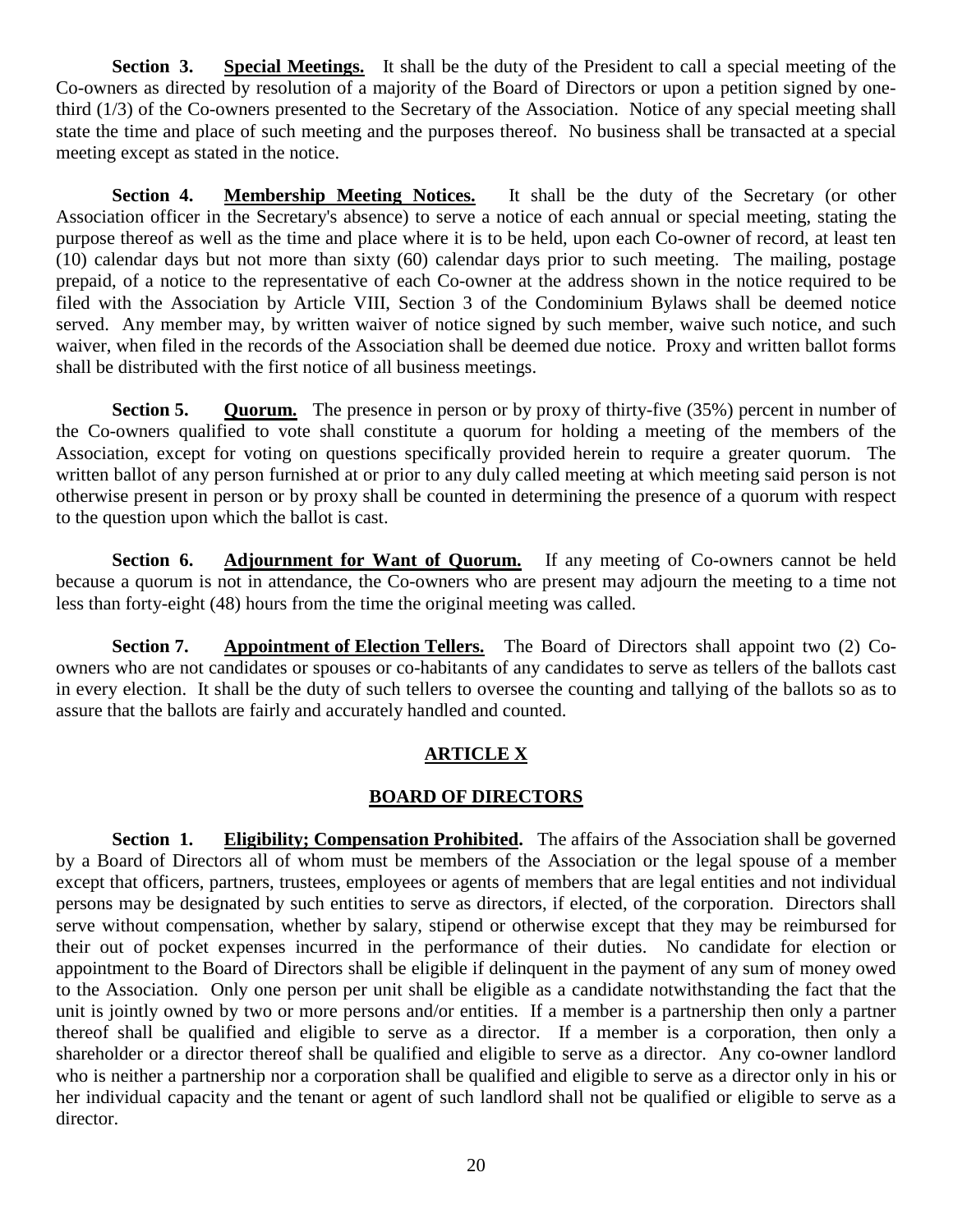**Section 2. Size, Terms of Office.** The Board of Directors shall be composed of three (3) persons who shall manage the affairs of the corporation. Directors shall serve until their successors take office which shall be deemed to be at the time of their election. At the first election which occurs after the effective date of the amendment that added this text, the two candidates elected with the largest vote totals shall each be elected to two (2) year terms and the third candidate shall be elected to a one (1) year term. Thereafter each new term of office for each Director shall be two (2) years.

**Section 3. Powers, Duties.** The Board of Directors shall have all powers and duties necessary for the administration of the affairs of the Association and may do all acts and things as are not prohibited by the Condominium Documents or required thereby to be exercised and done by the Co-owners. In addition to the foregoing general duties imposed by these Bylaws, or any further duties which may be imposed by resolution of the members of the Association, the Board of Directors shall be responsible specifically for the following:

 **(a)** Management and administration of the affairs of and maintenance of the condominium project and the common elements thereof.

 **(b)** To collect assessments from the members of the Association and to use the proceeds thereof for the purposes of the Association.

**(c)** To carry insurance and collect and allocate the proceeds thereof.

**(d)** To rebuild improvements after casualty.

 **(e)** To contract for and employ persons, firms, corporations or other agents to assist in the management, operation, maintenance and administration of the condominium project.

**(f)** To acquire, maintain and improve, and to buy, operate, manage, sell, convey, assign, mortgage or lease any real or personal property (including any apartment in the condominium and easements, rights-of-way and licenses) on behalf of the Association in furtherance of any of the purposes of the Association.

 **(g)** To borrow money and issue evidences of indebtedness in furtherance of any and all of the purposes of the business of the Association, and to secure the same by mortgage, pledge, or other lien, on property owned by the Association; provided, however, that any such action shall also be approved by affirmative vote of more than fifty (50%) percent in number and in value of all of the members of the Association entitled to vote and present in person, by proxy or by written ballot.

 **(h)** To establish and maintain a reserve fund for the periodic maintenance, repair and replacement of the Common Elements as required by the Act.

 **(i)** To make rules and regulations in accordance with Article VI, Section 11 of the Condominium Bylaws.

 **(j)** To establish such committees as it deems necessary, convenient or desirable and to appoint persons thereto for the purpose of implementing the administration of the condominium and to delegate to such committees any functions or responsibilities which are not by law or the Condominium Documents required to be performed by the Board.

**(k)** To enforce the provisions of the Condominium Documents.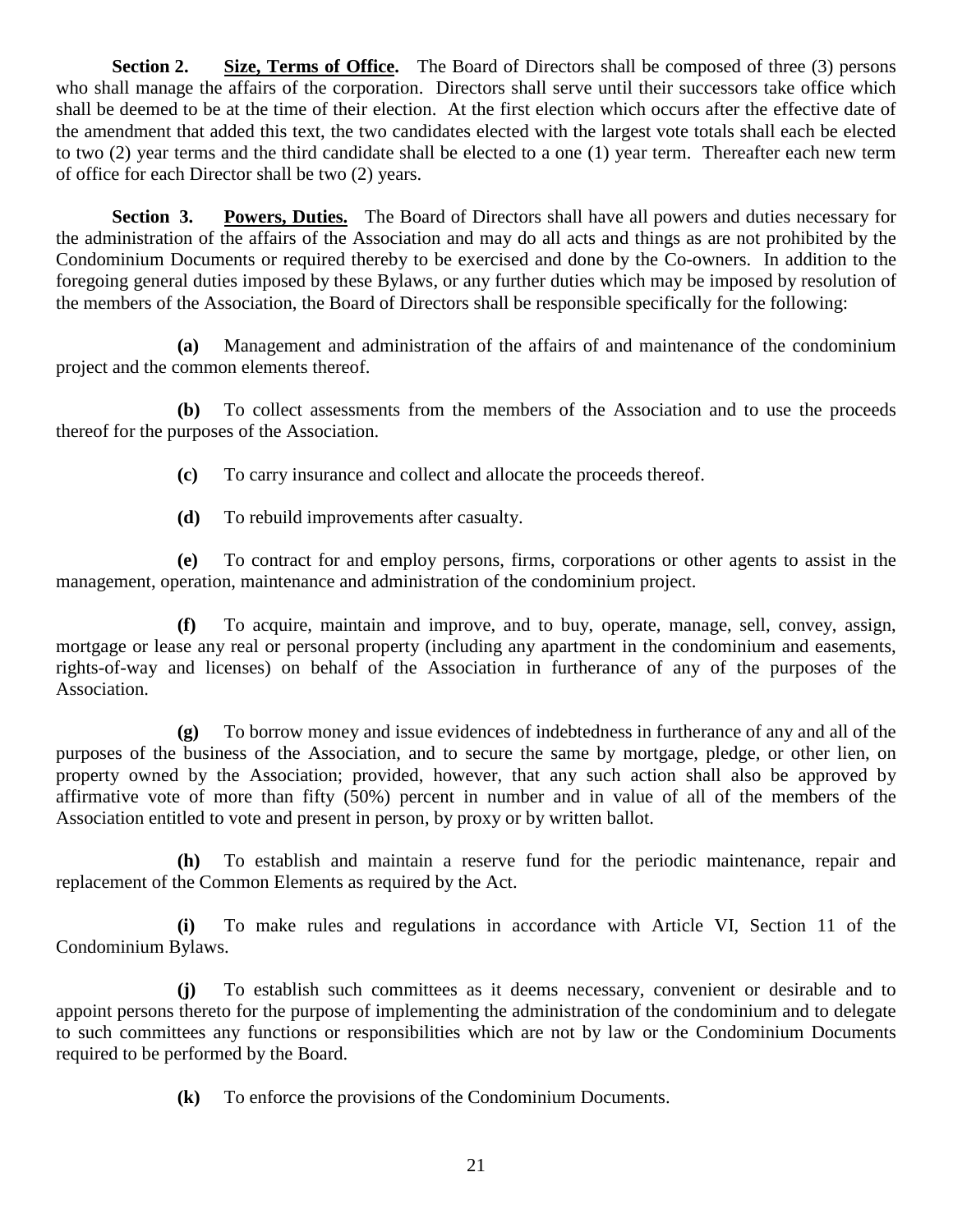**(l)** The Board of Directors may employ for the Association a professional management agent at reasonable compensation established by the Board to perform such duties and services as the Board shall authorize, including, but not limited to, the duties listed above, and the Board may delegate to such management agent any other duties or powers which are not by law or by the Condominium documents required to be performed by or have the approval of the Board of Directors or the members of the Association.

**Section 4. Vacancies.** Vacancies in the Board of Directors caused by any reason other than the removal of a Director by a vote of the members of the Association shall be filled by vote of the majority of the remaining Directors, even though they may constitute less than a quorum. Each person so elected shall be a Director until a successor is elected at the next Annual Meeting of the Association. The Board shall consider past service to the Association as a factor in the selection of any of its appointees; no Co-owner shall be eligible for appointment if delinquent in the payment of any amount owed the Association.

**Section 5. Recall.** At any regular or special meeting of the Association duly called, any one or more of the Directors may be removed with or without cause by affirmative vote of at least fifty-one (51%) percent of the entire membership and a successor may then and there be elected to fill any vacancy thus created. Any Director whose removal has been proposed by the Co-owners shall be given an opportunity to be heard at the meeting.

**Section 6. First Meetings of Boards.** The first meeting of a newly elected Board of Directors shall be held within ten (10) calendar days of election at such place as shall be fixed by the Directors at the meeting at which such Directors were elected. No other notice shall be necessary to the newly elected Directors to constitute a duly called first meeting.

**Section 7. Regular Board Meetings.** Regular meetings of the Board of Directors may be held at such times and places as shall be determined from time to time by a majority of the Directors, but at least two such meetings shall be held during each fiscal year. Notice of regular meetings of the Board of Directors shall be given to each Director, personally, by mail, fax, telephone or email, at least ten (10) days prior to the date named for such meeting.

**Section 8. Special Board Meetings.** Special meetings of the Board of Directors may be called by the President on three (3) calendar days' notice to each Director, given personally, by mail, fax, telephone or email, which notice shall state the time, place and purpose of the meeting. Special meetings of the Board of Directors shall be called by the President or Secretary in like manner and on like notice on the written request of one Director.

**Section 9. Waiver of Notice.** Before or at any meeting of the Board of Directors, any Director may, in writing, waive notice of such meeting and such waiver shall be deemed equivalent to the giving of such notice. Attendance by a Director at any meetings of the Board shall be deemed a waiver of notice by him of the time and place thereof. If all the Directors are present at any meeting of the Board, no notice shall be required and any business may be transacted at such meeting.

**Section 10. Quorum.** At all meetings of the Board of Directors, a majority of the Directors shall constitute a quorum for the transaction of business, and the acts of the majority of the Directors present at a meeting at which a quorum is present shall be the acts of the Board of Directors. If, at any meeting of the Board of Directors, there be less than a quorum present, the majority of those present may adjourn the meeting from time to time. At any such adjourned meeting, any business which might have been transacted at the meeting as originally called may be transacted without further notice. The joinder of a Director in the action of a meeting by signing and concurring in the minutes thereof, shall constitute the presence of such Director for purposes of determining a quorum.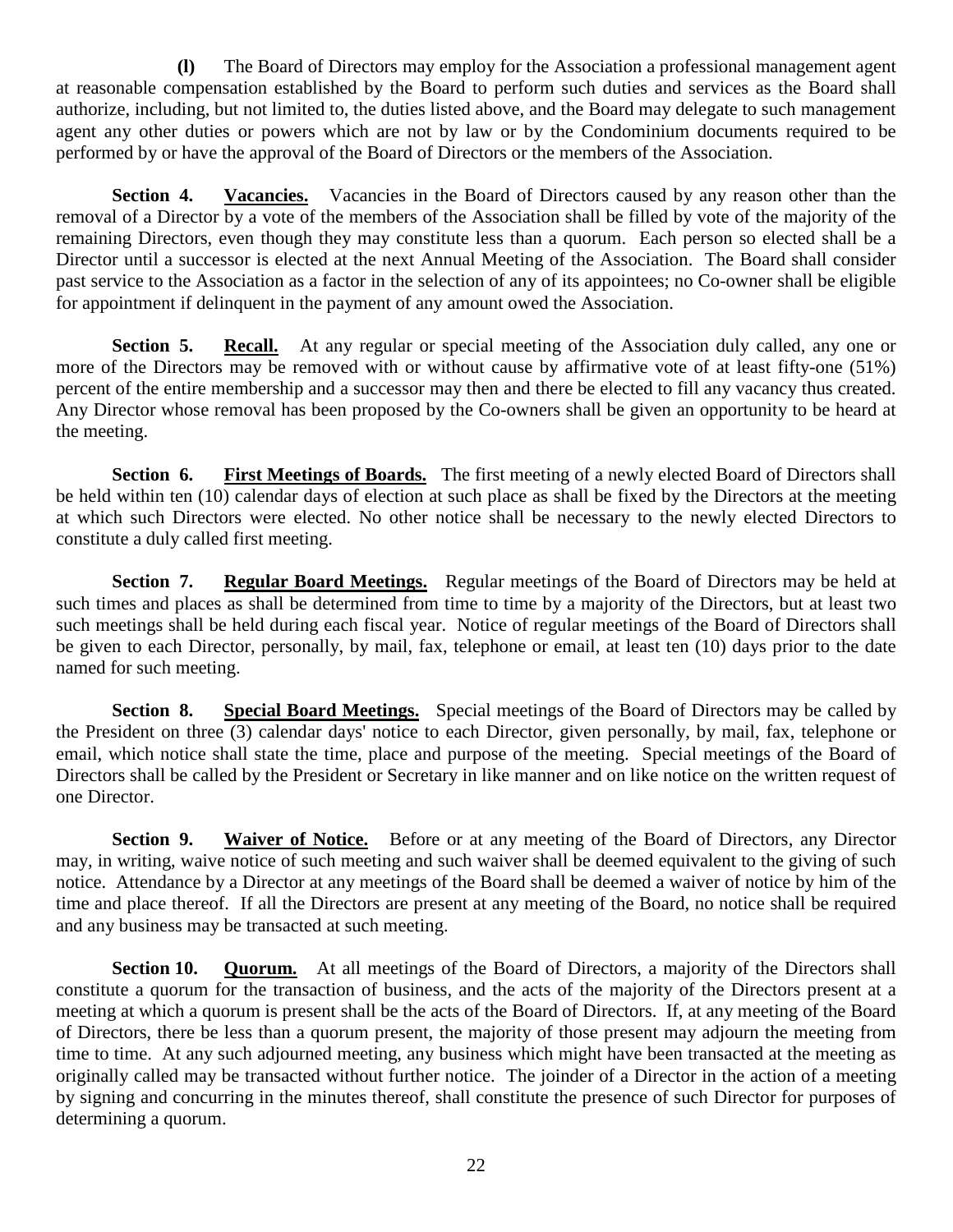**Section 11. Fidelity Bonds/Employee Dishonesty Insurance.** The Board of Directors shall require that all directors, officers, agents and employees of the Association handling or responsible for Association funds and/or property shall be covered by adequate fidelity bonds and/or employees dishonesty insurance purchased by the Association. The premiums on such bonds and/or insurance shall be expenses of administration. Such bonds and/or insurance shall not be less than the estimated maximum of funds held by the Association at any time, including maximum expected reserve funds and in no event less than a sum equal to three month's aggregate assessments on all units plus reserve funds.

**Section 12. Executive Sessions.** The Board of Directors, in its discretion, may close a portion or all of any meeting of the Board of Directors to the members of the Association or may permit members of the Association to attend a portion or all of any meeting of the Board of Directors. Any member of the Association shall have the right to inspect, and make copies of, the minutes of the meetings of the Board of Directors; provided, however, that no member of the Association shall be entitled to review or copy any minutes which reference privileged communications between the Board of Directors and counsel for the Association, or any other matter to which a privilege against disclosure pertains under Michigan Statute, common law, the Michigan Rules of Evidence, or the Michigan Court Rules.

**Section 13. Conflicts of Interest.** In the event any director shall have any relationship with, or interest in, any person or entity with whom or which the Association may have any contractual dealings, such director shall have an affirmative duty to disclose such relationship or interest, in writing, to the Board of Directors at a Board meeting as soon as such contractual dealings are contemplated or initiated.

# **ARTICLE XI**

# **OFFICERS**

**Section 1. Officers; Compensation Prohibited.** The principal officers of the Association shall be a President, a Vice President, a Secretary and a Treasurer, all of whom shall be members of the Association and members of the Board of Directors. The Directors may appoint an Assistant Treasurer, and an Assistant Secretary, and such other officers as in their judgment may be necessary. No two offices may be held by one person. Officers shall serve without compensation, whether by salary, stipend or otherwise except that they may be reimbursed for their out of pocket expenses incurred in the performance of their duties.

**Section 2. Election.** The officers of the Association shall be elected annually by the Board of Directors at the organizational meeting of each new Board and shall hold office at the pleasure of the Board.

**Section 3. Removal.** Upon affirmative vote of a majority of the members of the Board of Directors, any officer may be removed either with or without cause, and his successor elected at any regular meeting of the Board of Directors, or at any special meeting of the Board called for such purpose.

**Section 4. President.** The President shall be the chief executive officer of the Association. He/She shall preside at all meetings of the Association and of the Board of Directors. He/She shall have all of the general powers and duties which are usually vested in the office of the President of an association, including, but not limited to the power to appoint committees from among the members of the Association from time to time as he/she may in his/her discretion deem appropriate to assist in the conduct of the affairs of the Association.

**Section 5. Secretary.** The Secretary shall keep the minutes of all meetings of the Board of Directors and the minutes of the meetings of the members of the Association; he/she shall have charge of the corporate seal and of such books and papers as the Board of Directors may direct; and he/she shall, in general, perform all duties incident to the office of the Secretary. The Secretary, or, in the absence or disability of the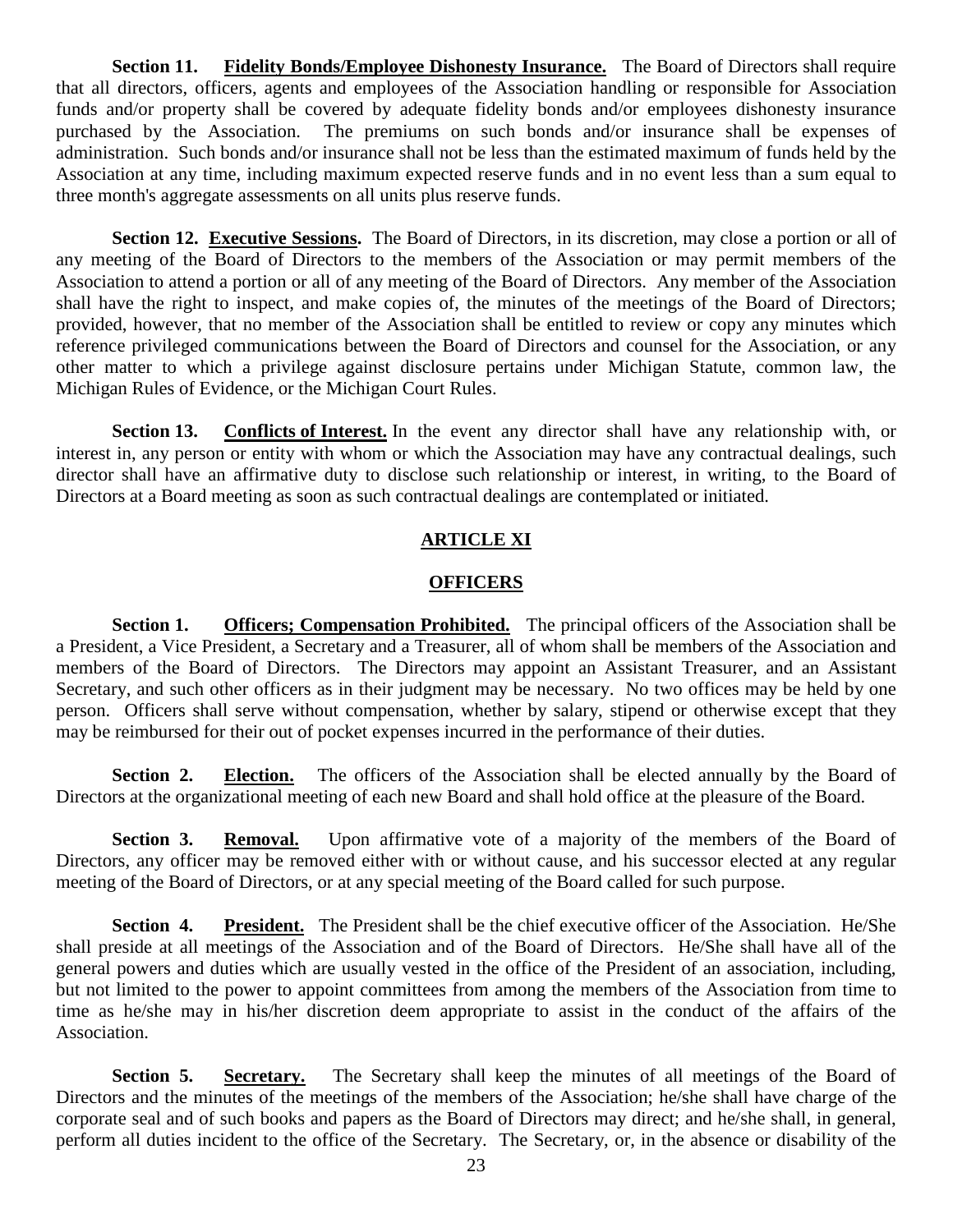Secretary, the Treasurer, shall sign the minutes upon approval. Any Co-owner shall be entitled to obtain a copy of the approved and signed minutes except minutes of executive sessions of the Board; the Association shall have the right to require advance payment of the reasonable cost of providing requested copies of minutes.

**Section 6. Treasurer.** The Treasurer shall have responsibility for the Association funds and securities and shall be responsible for keeping full and accurate accounts of all receipts and disbursements in books belonging to the Association. The Treasurer shall review and oversee payment of all invoices. The Treasurer shall monitor the reserve funds of the Association and consult with the Board as necessary concerning such funds. All decisions concerning reserve funds shall be made by the Board and shall not be delegated to any third party. Withdrawals from reserve funds shall be approved in advance by signature of at least one director if payable to the Association; if payable to any other party the signature of at least two directors shall be required. Reserve funds shall be used only for such purposes as are permitted under Michigan law. He/She shall be responsible for the deposit of all monies and other valuable effects in the name and to the credit of the Association, and in such depositaries as may, from time to time, be designated by the Board of Directors.

**Section 7. Miscellaneous.** The officers shall have such other duties, powers and responsibilities as shall, from time to time, be authorized by the Board of Directors.

### **ARTICLE XII**

### **FINANCE**

**Section 1. Records.** The Association shall keep detailed books of account showing all expenditures and receipts of administration, and which shall specify the maintenance and repair expenses of the Common Elements and any other expenses incurred by or on behalf of the Association and the Co-owners. Such accounts and all other non-privileged Association records shall be open for inspection by the Co-owners and their mortgagees during reasonable working hours. The Board of Directors shall prepare and distribute to each Co-owner at least once a year a financial statement, the contents of which shall be defined by the Board of Directors. The Board of Directors shall annually engage a qualified, independent certified public accountant to perform a compilation, review or audit of the books of account. Any institutional holder of a first mortgage lien on any Unit in the Condominium shall be entitled to receive a copy of such annual financial statement within ninety (90) days following the end of the Association's fiscal year upon request therefore. The cost of any such compilation, review or audit and any other accounting expenses shall be expenses of administration.

**Section 2. Fiscal Year.** The fiscal year of the Association shall be an annual period commencing on such date as may be initially determined by the directors. Absent such determination by the Board of Directors, the fiscal year of the Association shall be the calendar year. The commencement date of the fiscal year shall be subject to change by the directors for accounting reasons or other good cause.

**Section 3. Depositories.** The funds of the Association may be invested from time to time in accounts or deposit certificates of such banks or credit unions as are insured by an agency of the federal government and may also be invested in interest-bearing obligations of the United States Government or in such other depositories as may be adequately insured in the discretion of the Board of Directors. The funds of the Association shall be withdrawn only upon the check or order of such officers, employees or agents as are designated by resolution of the Board of Directors from time to time.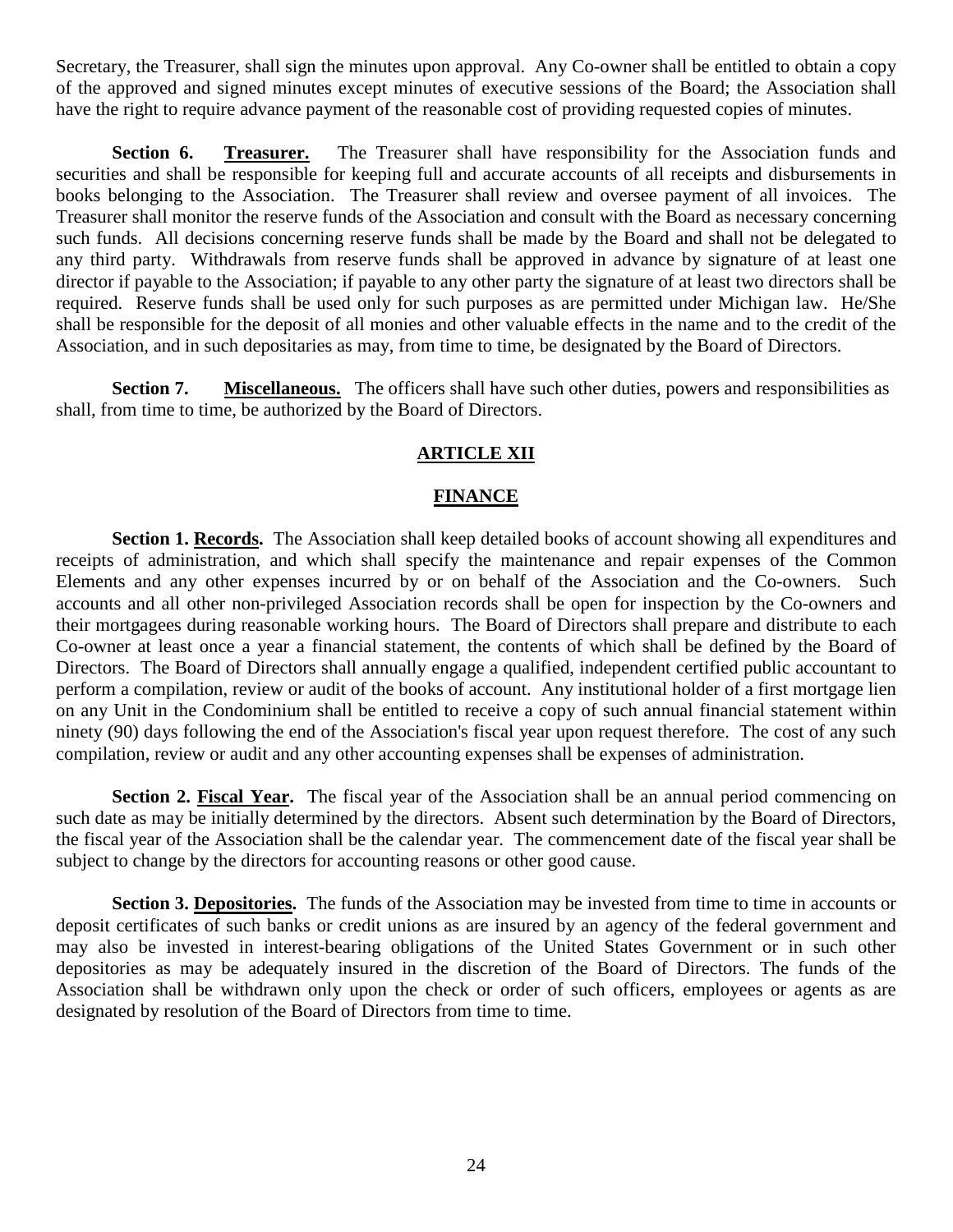### **ARTICLE XIII**

#### **INDEMNIFICATION OF OFFICERS AND DIRECTORS**

**Section 1. Indemnification of Directors and Officers.** The Association shall indemnify any person who was or is party or is threatened to be made a party to a threatened, pending or completed action, suit or proceeding, whether civil, criminal, administrative or investigative and whether formal or informal, other than an action by or in the right of the Association, by reason of the fact that he or she is or was a Director, Officer, or employee of the Association, against expenses, including attorneys' fees, judgments, penalties, fines and amounts paid in settlement actually and reasonably incurred by him or her in connection with the action, suit or proceeding, if the person acted in good faith and in a manner he or she reasonably believed to be in or not opposed to the best interests of the Association or its members, was not guilty of willful and wanton misconduct or gross negligence and, with respect to a criminal action or proceeding, if the person had no reasonable cause to believe his or her conduct was unlawful. The termination of an action, suit or proceeding by judgment, order, settlement, conviction or upon a plea of nolo contendere or its equivalent, does not, of itself, create a presumption that the person did not act in good faith and in a manner which he or she reasonably believed to be in or not opposed to the best interests of the Association or its members and, with respect to a criminal action or proceeding, had reasonable cause to believe that his or her conduct was unlawful or was not guilty of willful and wanton misconduct or gross negligence; provided, however, that in the event of any claim for reimbursement or indemnification hereunder based upon settlement by the Director, Officer or other person seeking such reimbursement or indemnification, the indemnification provided for herein shall apply only if the Board of Directors (with the person seeking reimbursement or indemnification abstaining) approves such settlement and reimbursement or indemnification as being in the best interest of the Association. The foregoing right of reimbursement or indemnification shall be in addition to and not exclusive of other rights to which such Director, Officer or other person may be entitled. At least ten days prior to payment of any reimbursement or indemnification which it has approved, the Board of Directors shall notify all Co-owners thereof.

The Association shall indemnify any person who was or is party or is threatened to be made a party to a threatened, pending or completed action or suit in the right of the Association to procure a judgment in its favor by reason of the fact that he or she is or was a Director, Officer, or employee of the Association, against expenses, including attorneys' fees and amounts paid in settlement actually and reasonably incurred by him or her in connection with the action or suit, if the person acted in good faith and in a manner he or she reasonably believed to be in or not opposed to the best interests of the Association or its members and was not guilty of willful and wanton misconduct or gross negligence. Indemnification shall not be made for a claim, issue or matter in which the person has been found to be liable to the Association except as provided in Section 564c of the Business Corporation Act.

**Section 2. Directors' and Officers' Liability Insurance.** Whether or not the Association would have the power to indemnify the persons under Sections 561 and 562 of the Nonprofit Corporation Act, the Association shall provide directors and officers liability insurance for every director and every officer of the Association for the same purposes provided above in Section 1 and in such amounts as may reasonably insure against potential liability arising out of the performance of their respective duties. No director or officer shall collect for the same expense or liability under Section 1 above and under this Section 2; however, to the extent that the liability insurance provided herein to a director or officer was not waived by such director or officer and is inadequate to pay any expenses or liabilities otherwise properly indemnifiable under the terms hereof, a director or officer shall be reimbursed or indemnified only for such excess amounts under Section 1 hereof.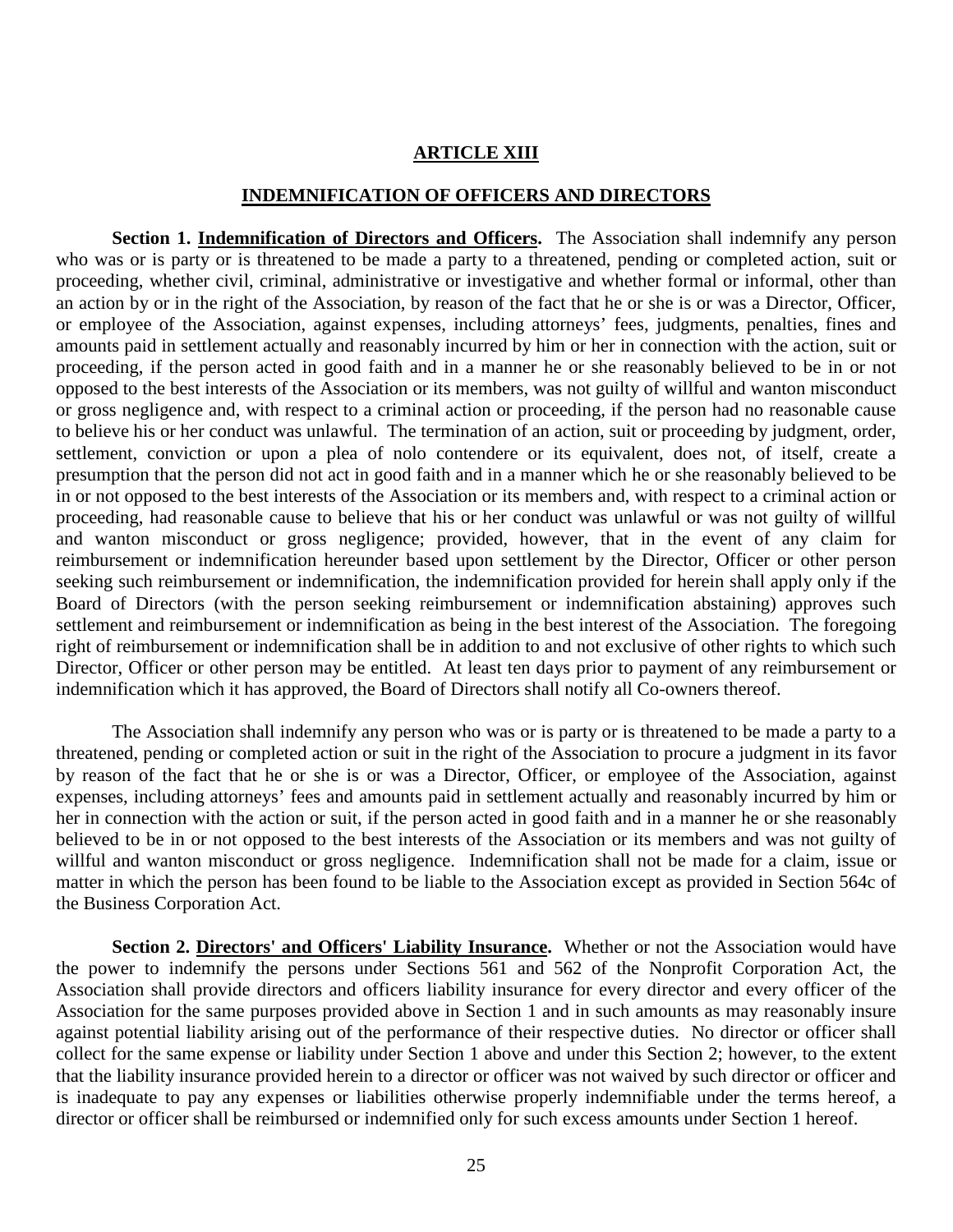# **ARTICLE XIV**

### **AMENDMENTS**

**Section 1. Proposal.** Amendments to these Bylaws may be proposed by the Board of Directors of the Association acting upon the vote of the majority of the directors or by one-third (1/3) or more in number of the Co-owners or by an instrument in writing signed by them.

**Section 2. Meeting.** Upon any such amendment being proposed, a meeting for consideration of the same shall be duly called in accordance with the provisions of these Bylaws.

**Section 3.** Voting. These Bylaws may be amended by the Co-owners at any regular annual meeting or a special meeting called for such purpose by an affirmative vote of not less than sixty-seven (67%) percent of all Co-owners, in number and in value and fifty-one percent (51%) of the eligible holders of first mortgages for material amendments which establish, provide for, govern or regulate any of the following:

- (a) Voting;
- (b) Assessments, assessment liens or subordination of such liens;
- (c) Reserves for maintenance, repair and replacement of the common elements;
- (d) Insurance or fidelity bonds;
- (e) Rights to use of the common elements;
- (f) Responsibility for maintenance and repair of the several portions of the condominium;
- (g) Expansion or contraction of the condominium or the addition, annexation or withdrawal of property to or from the condominium;
- (h) Boundaries of any unit;
- (i) The interests in the general or limited common elements;
- (j) Convertibility of units into common elements or of common elements into units;
- (k) Leasing of units;
- (l) Imposition of any right of first refusal or similar restriction on the right of a unit owner to sell, transfer or otherwise convey his or her unit in the condominium;
- (m) Establishment of self-management by the condominium association where professional management has been required by any of the agencies or corporations.

**Section 4. When Effective.** Any amendment to these Bylaws shall become effective upon recording of such amendment in the office of the Register of Deeds.

**Section 5. Binding.** A copy of each amendment to these Bylaws shall be furnished to every member of the Association after adoption; provided, however, that any amendment to these Bylaws that is adopted in accordance with this Article shall be binding upon all persons who have an interest in the Condominium irrespective of whether such persons actually receive a copy of the amendment.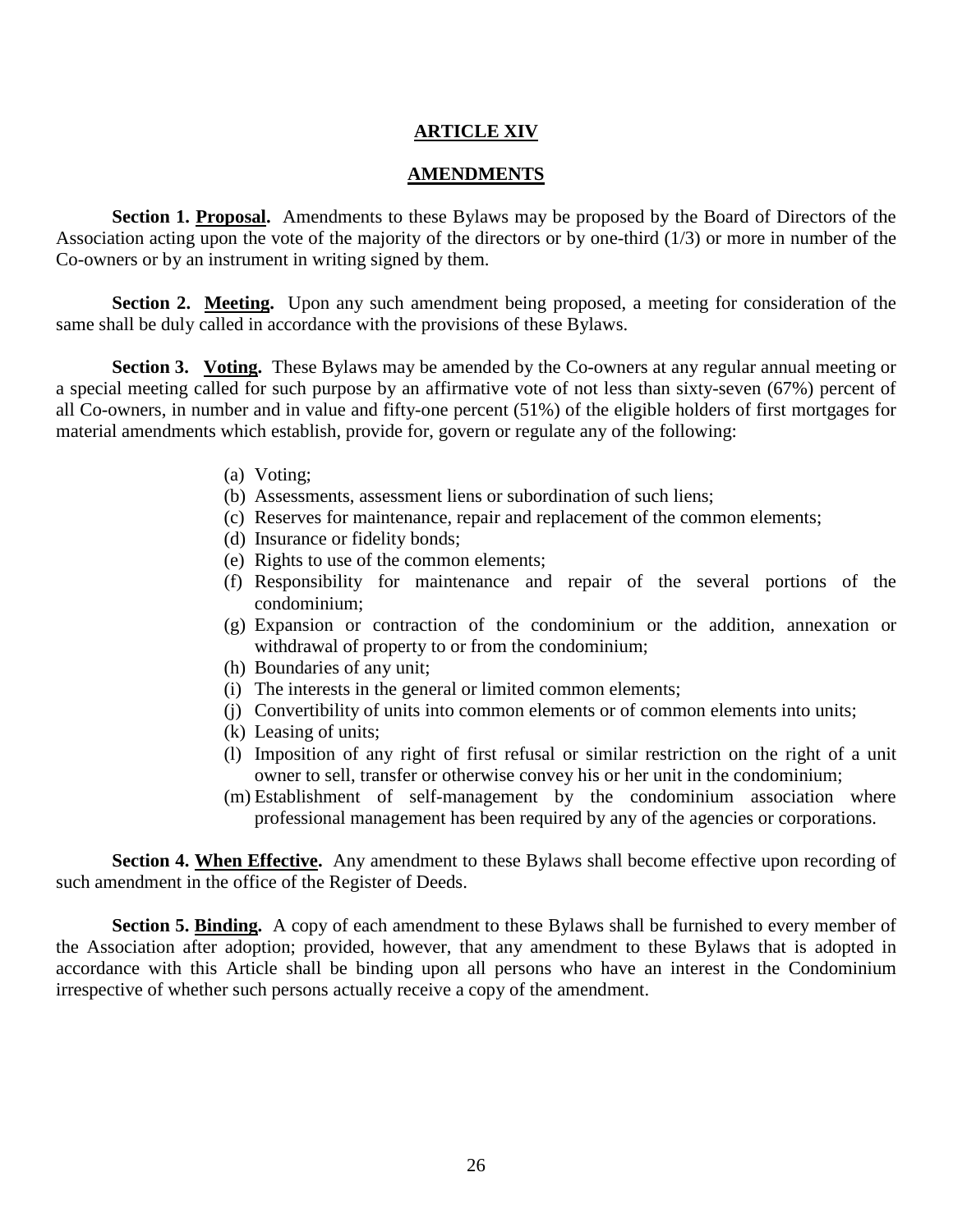### **ARTICLE XV**

#### **COMPLIANCE**

The Association of Co-owners and all present or future Co-owners, tenants, land contract purchasers, or any other persons acquiring an interest in or using the facilities of the Condominium in any manner are subject to and shall comply with the Act, as amended, and with the Condominium Documents, and the mere acquisition, occupancy or rental of any Unit or an interest therein or the utilization of or entry upon the Condominium Premises shall signify that the Condominium Documents are accepted and ratified. In the event the Condominium Documents conflict with the provisions of the Act, the Act shall govern.

#### **ARTICLE XVI**

#### **DEFINITIONS**

All terms used herein shall have the same meaning as set forth in the Master Deed to which these Bylaws are attached as an Exhibit or as set forth in the Act. Whenever any reference herein is made to one gender, the same shall include a reference to any and all genders where same would be appropriate; similarly, whenever a reference is made herein to the singular, a reference shall also be included to the plural where the same would be appropriate.

#### **ARTICLE XVII**

#### **REMEDIES FOR DEFAULT**

Section 1. Relief Available. Any default by a Co-owner shall entitle the Association or another Coowner or Co-owners to the following relief:

**(a) Legal Action .** Failure to comply with any of the terms and provisions of the Condominium Documents or the Act, including any of the rules and regulations promulgated by the Board of Directors of the Association hereunder, shall be grounds for relief, which may include without intending to limit the same, an action to recover sums due for damages, injunctive relief, foreclosure of lien (if default in payment of assessment) or any combination thereof, and such relief may be sought by the Association or, if appropriate, by an aggrieved Co-owner or Co-owners.

**(b) Recovery of Costs.** In the event of a default of the Condominium Documents by a Co-owner and/or non-Co-owner resident or guest, the Association shall be entitled to recover from the Coowner and/or non-Co-owner resident or guest, the pre-litigation costs and attorney fees incurred in obtaining their compliance with the Condominium Documents. In any proceeding arising because of an alleged default by any Co-owner, the Association, if successful, shall be entitled to recover the costs of the proceeding and such reasonable attorney fees, (not limited to statutory fees) as may be determined by the Court, but in no event shall any Co-owner be entitled to recover such attorney fees. The Association, if successful, shall also be entitled to recoup the costs and attorney's fees incurred in defending any claim, counterclaim or other matter from the Coowner asserting the claim, counterclaim or other matter.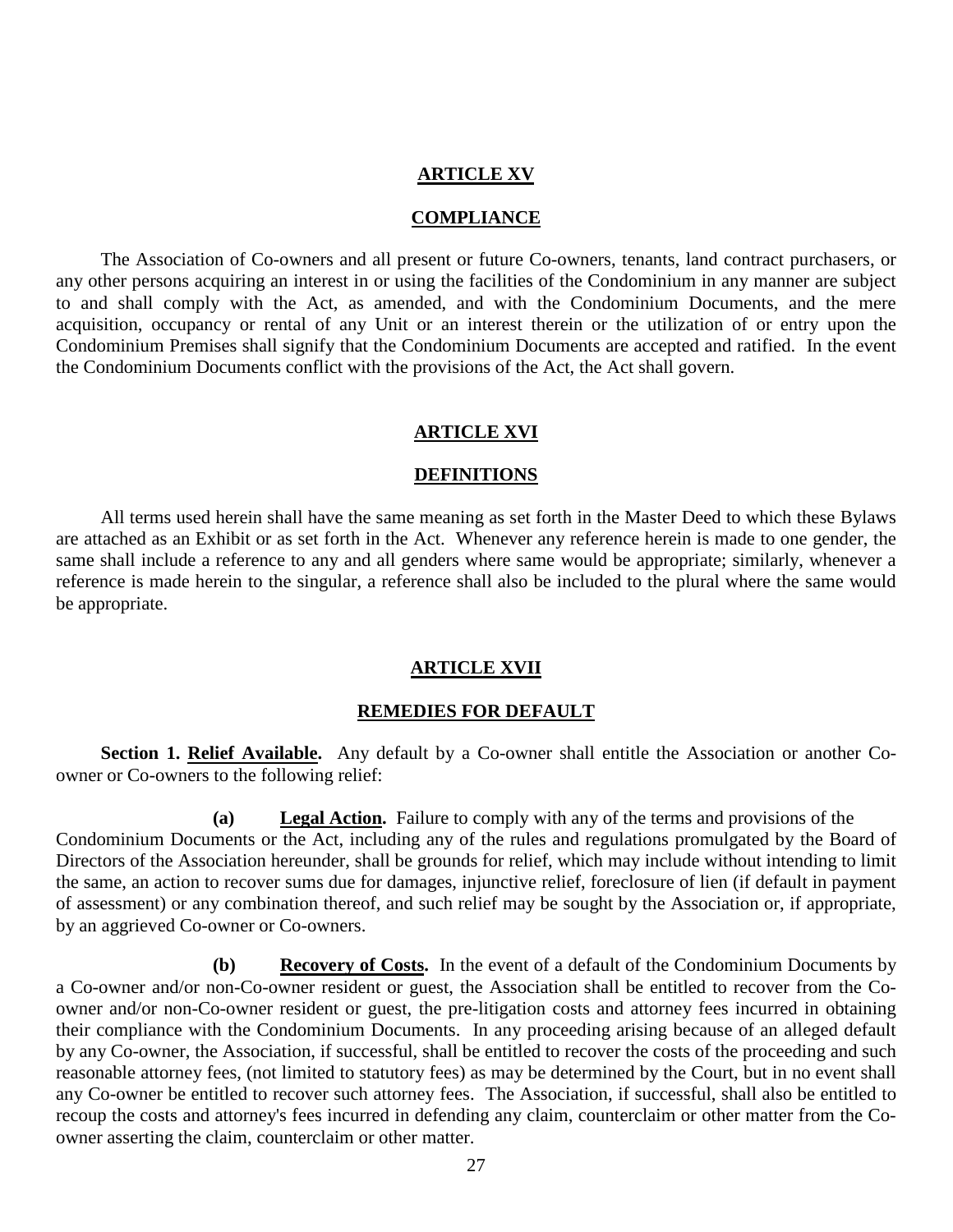**(c) Removal and Abatement.** The violation of any of the provisions of the Condominium Documents, including the rules and regulations promulgated by the Board of Directors of the Association hereunder, shall also give the Association, or its duly authorized agents, the right, in addition to the rights set forth above, to enter upon the Common Elements, Limited or General, or into any Unit, where reasonably necessary, and summarily remove and abate, at the expense of the Co-owner in violation, any structure, thing or condition existing or maintained contrary to the provisions of the Condominium Documents; provided, however, that judicial proceedings shall he instituted before items of construction are altered or demolished pursuant to this subsection. The Association shall have no liability to any Co-owner arising out of the exercise of its removal and abatement power authorized herein.

**(d) Assessment of Fines.** The violation of any of the provisions of the Condominium Documents, including any of the rules and regulations promulgated by the Board of Directors of the Association hereunder, by any Co-owner, in addition to the rights set forth above, shall be grounds for assessment by the Association of a monetary fine for such violation.

**(i) Procedures.** Upon any violation being alleged by the Association, a written notice shall be sent to the offending Co-owner describing the facts constituting the alleged violation, the specific restriction alleged to have been violated and the notice shall set forth the date (no less than seven (7) days from the date of the notice), time and place for a hearing before the Board of Directors, at which the Coowner shall have the right to appear before the Board and offer evidence in defense of the alleged violation. The Board shall issue a written notice of its determination within ten (10) days after the hearing and, upon finding that a violation has occurred, the Board of Directors may levy a fine in accordance with the following subsection.

**(ii) Fine Schedule.** The Board of Directors shall establish, and have the authority to revise, a reasonable schedule of fines upon thirty days advance notice to the membership.

**Section 2. Non-Waiver of Right.** The failure of the Association or of any Co-owner to enforce any right, provision, covenant or condition which may be granted by the Condominium Documents shall not constitute a waiver of the right of the Association or of any such Co-owner to enforce such right, provision, covenant or condition in the future.

**Section 3. Cumulative Rights, Remedies, and Privileges.** All rights, remedies and privileges granted to the Association or any Co-owner or Co-owners pursuant to any terms, provisions, covenants or conditions of the aforesaid Condominium Documents shall be deemed to be cumulative and the exercise of any one or more shall not be deemed to constitute an election of remedies, nor shall it preclude the party thus exercising the same from exercising such other and additional rights, remedies or privileges as may be available to such party at law or in equity.

### **ARTICLE XVIII**

### **SEVERABILITY**

In the event that any of the terms, provisions, or covenants of these Bylaws or the Condominium Documents are held to be partially or wholly invalid or unenforceable for any reason whatsoever, such holding shall not affect, alter, modify or impair in any manner whatsoever any of the other terms, provisions or covenants of such documents or the remaining portions of any terms, provisions or covenants held to be partially invalid or unenforceable.